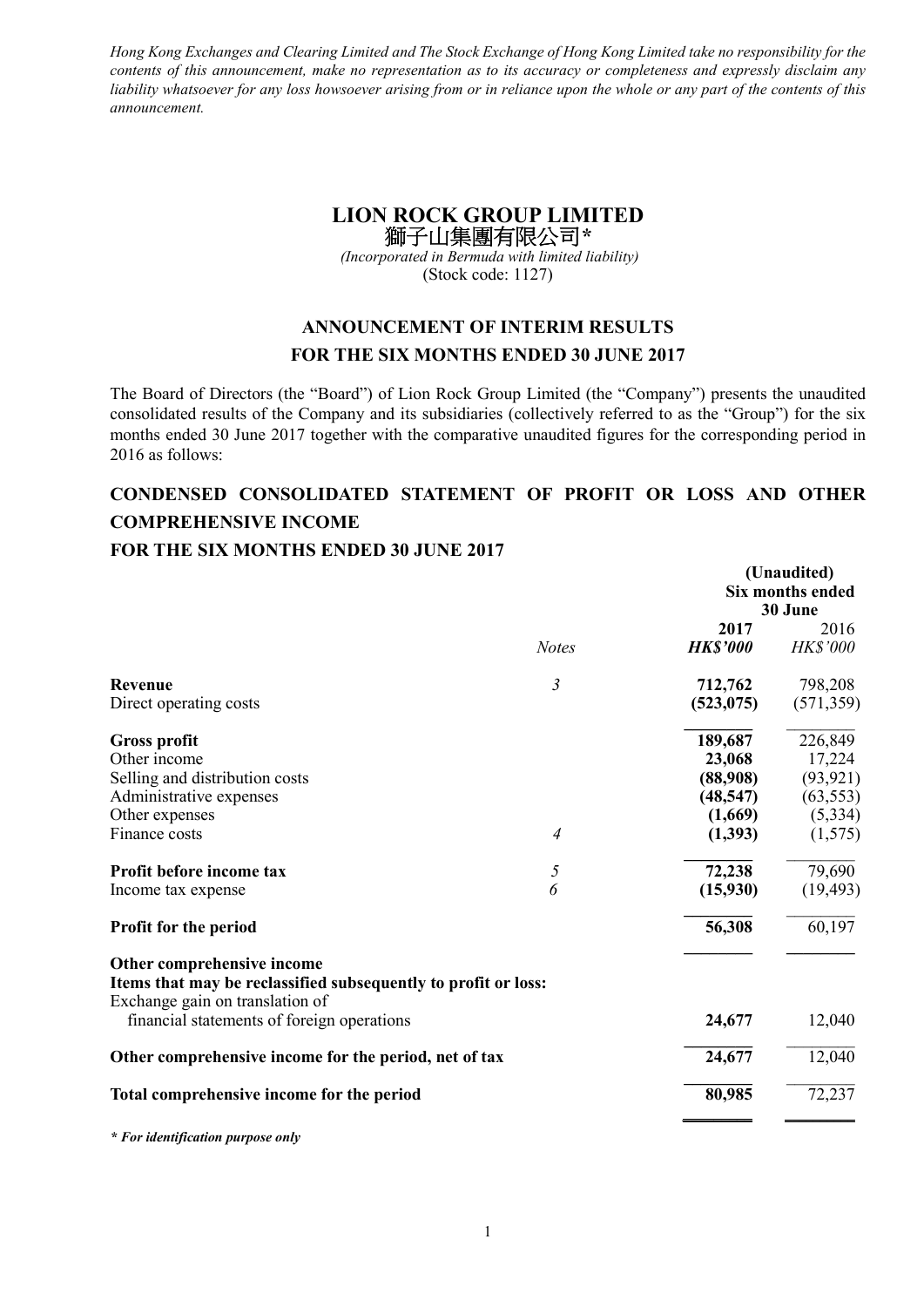# **CONDENSED CONSOLIDATED STATEMENT OF PROFIT OR LOSS AND OTHER COMPREHENSIVE INCOME FOR THE SIX MONTHS ENDED 30 JUNE 2017 (CONTINUED)**

|                                                                                          |              |                         | (Unaudited)<br>Six months ended<br>30 June |
|------------------------------------------------------------------------------------------|--------------|-------------------------|--------------------------------------------|
|                                                                                          | <b>Notes</b> | 2017<br><b>HK\$'000</b> | 2016<br>HK\$'000                           |
| Profit for the period attributable to:                                                   |              |                         |                                            |
| Owners of the Company                                                                    |              | 49,425                  | 52,027                                     |
| Non-controlling interests                                                                |              | 6,883                   | 8,170                                      |
|                                                                                          |              | 56,308                  | 60,197                                     |
|                                                                                          |              |                         |                                            |
| Total comprehensive income attributable to:                                              |              |                         |                                            |
| Owners of the Company                                                                    |              | 71,207                  | 62,061                                     |
| Non-controlling interests                                                                |              | 9,778                   | 10,176                                     |
|                                                                                          |              | 80,985                  | 72,237                                     |
|                                                                                          |              |                         |                                            |
| Earnings per share for profit attributable to<br>owners of the Company during the period | 7            |                         |                                            |
| - Basic                                                                                  |              | HK6.42 cents            | HK6.76 cents                               |
| - Diluted                                                                                |              | N/A                     | N/A                                        |
|                                                                                          |              |                         |                                            |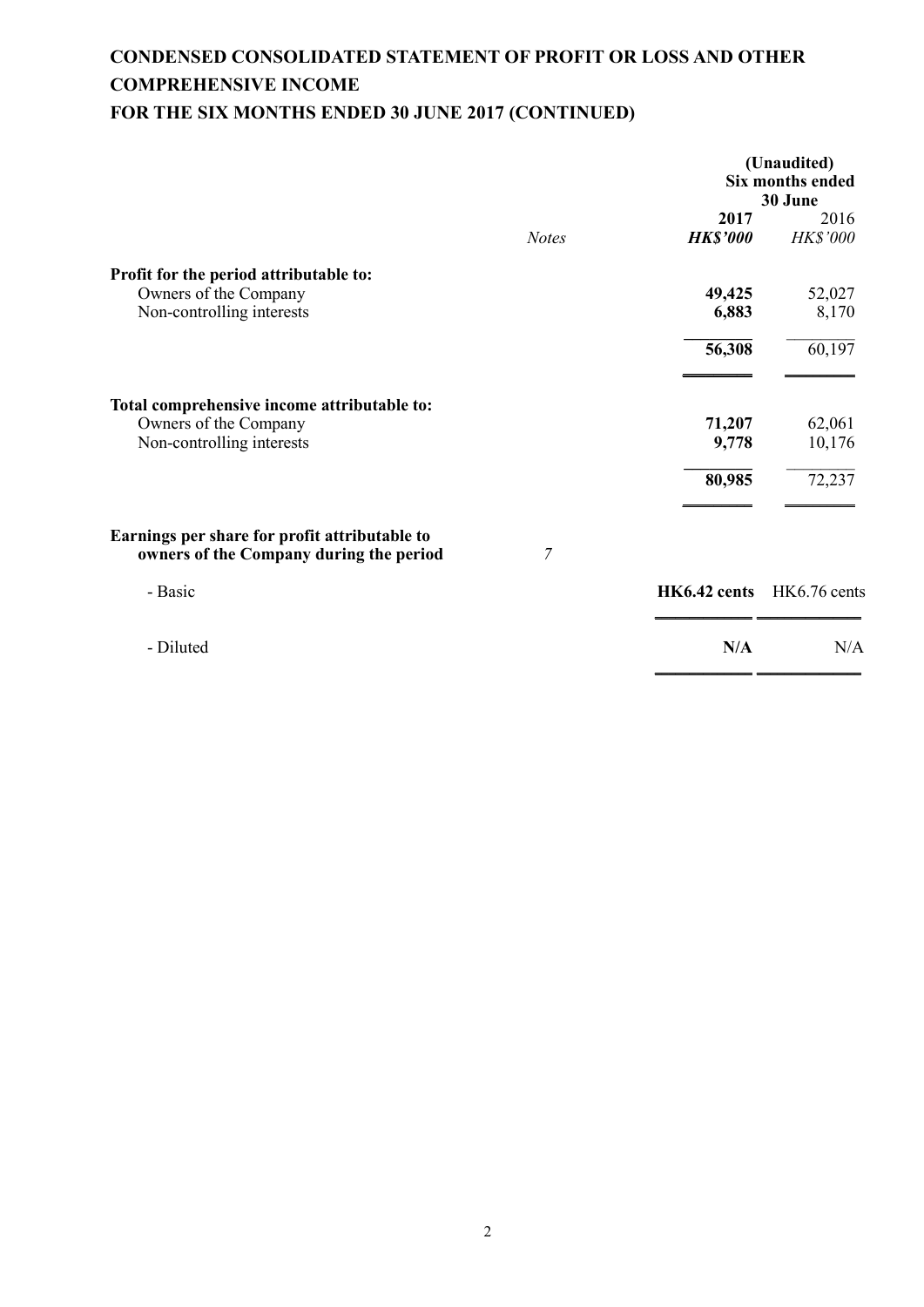# **CONDENSED CONSOLIDATED STATEMENT OF FINANCIAL POSITION AS AT 30 JUNE 2017**

|                                                       |              | (Unaudited)<br>At 30 June<br>2017 | (Audited)<br>At 31 December<br>2016 |
|-------------------------------------------------------|--------------|-----------------------------------|-------------------------------------|
|                                                       | <b>Notes</b> | <b>HK\$'000</b>                   | HK\$'000                            |
| <b>ASSETS AND LIABILITIES</b>                         |              |                                   |                                     |
| <b>Non-current assets</b>                             |              |                                   |                                     |
| Property, plant and equipment                         | 8            | 116,835                           | 133,919                             |
| Intangible assets                                     |              | 191,045                           | 150,462                             |
| Other non-current assets                              |              | 6,704                             | 5,633                               |
| Deferred tax assets                                   |              | 36,248                            | 35,676                              |
|                                                       |              | 350,832                           | 325,690                             |
| <b>Current assets</b>                                 |              |                                   |                                     |
| Inventories                                           |              | 131,319                           | 82,850                              |
| Trade and other receivables and deposits              | 9            | 436,945                           | 430,190                             |
| Financial assets at fair value through profit or loss | 20           |                                   | 5,472                               |
| Cash and bank balances                                |              | 444,270                           | 461,155                             |
|                                                       |              | $1,\overline{012,534}$            | 979,667                             |
| <b>Current liabilities</b>                            |              |                                   |                                     |
| Trade and other payables                              | 10           | 252,698                           | 223,663                             |
| Financial liabilities at fair value through profit or |              |                                   |                                     |
| loss                                                  | 20           | 3,515                             |                                     |
| <b>Bank borrowings</b>                                | II           | 82,965                            | 94,766                              |
| Finance lease liabilities                             | 12           | 392                               | 162                                 |
| Provisions                                            |              | 21,953                            | 21,816                              |
| Provision for taxation                                |              | 12,478                            | 6,133                               |
|                                                       |              | 374,001                           | 346,540                             |
| Net current assets                                    |              | 638,533                           | 633,127                             |
| <b>Total assets less current liabilities</b>          |              | 989,365                           | 958,817                             |
| <b>Non-current liabilities</b>                        |              |                                   |                                     |
| Provisions                                            |              | 11,422                            | 7,479                               |
| Put option liability                                  | 17           | 14,004                            |                                     |
| Finance lease liabilities                             | 12           | 1,412                             | 507                                 |
| Deferred tax liabilities                              |              | 5,749                             | 5,092                               |
|                                                       |              | 32,587                            | 13,078                              |
| <b>Net assets</b>                                     |              | 956,778                           | 945,739                             |
|                                                       |              |                                   |                                     |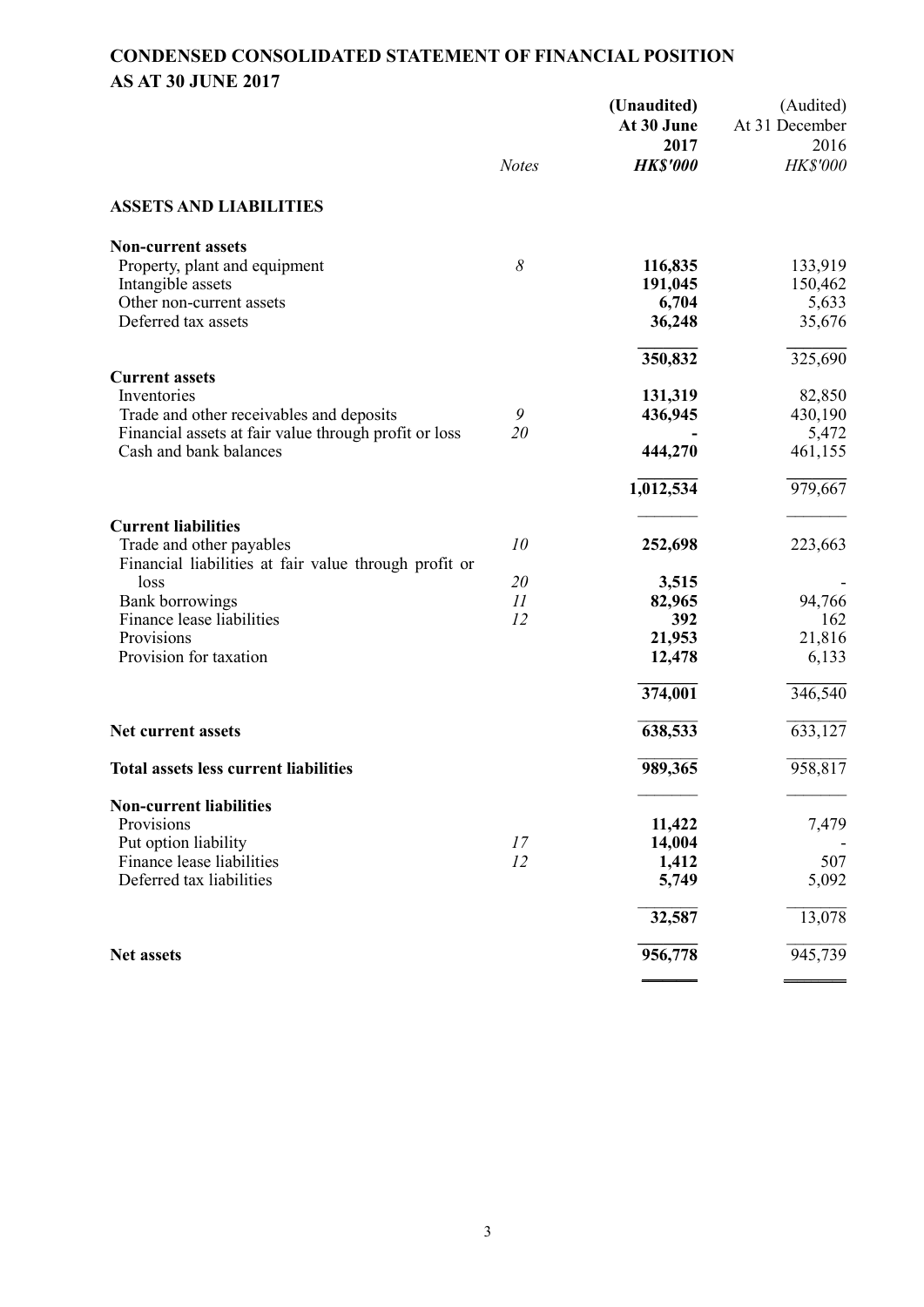# **CONDENSED CONSOLIDATED STATEMENT OF FINANCIAL POSITION AS AT 30 JUNE 2017 (CONTINUED)**

|                                                     |              | (Unaudited)<br>At 30 June | (Audited)<br>At 31 December |
|-----------------------------------------------------|--------------|---------------------------|-----------------------------|
|                                                     | <b>Notes</b> | 2017<br><b>HK\$'000</b>   | 2016<br>HK\$'000            |
| <b>EQUITY</b>                                       |              |                           |                             |
| Share capital                                       | 13           | 7,700                     | 7,700                       |
| Reserves                                            |              | 888,481                   | 882,201                     |
| <b>Equity attributable to owners of the Company</b> |              | 896,181                   | 889,901                     |
| <b>Non-controlling interests</b>                    |              | 60,597                    | 55,838                      |
| <b>Total equity</b>                                 |              | 956,778                   | 945,739                     |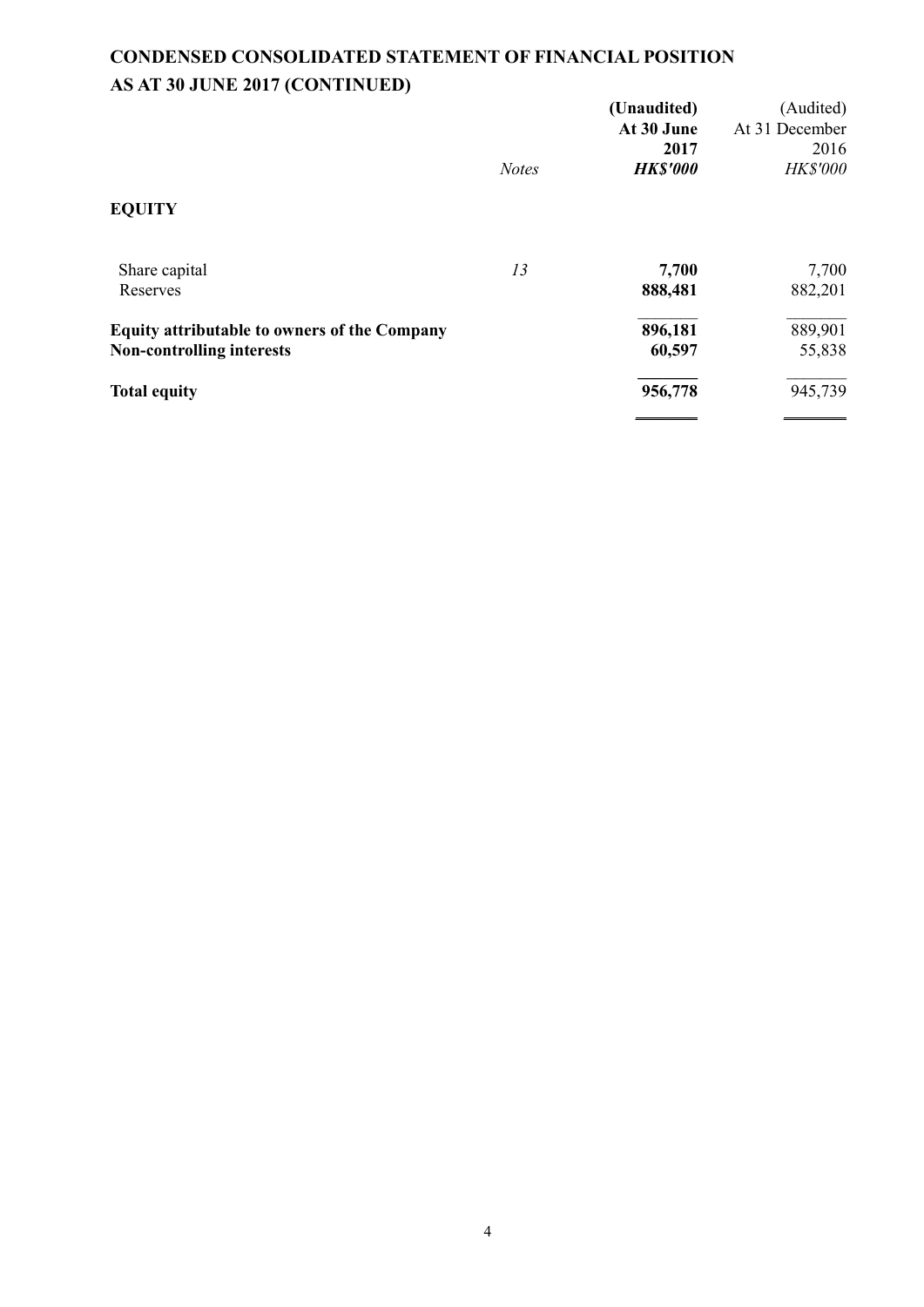# **CONDENSED CONSOLIDATED STATEMENT OF CASH FLOWS FOR THE SIX MONTHS ENDED 30 JUNE 2017**

|                                                                                                                                                                                                                                                                                                                                                                                    | (Unaudited)<br>For the six months ended<br>30 June                                           |                                                                                        |  |
|------------------------------------------------------------------------------------------------------------------------------------------------------------------------------------------------------------------------------------------------------------------------------------------------------------------------------------------------------------------------------------|----------------------------------------------------------------------------------------------|----------------------------------------------------------------------------------------|--|
|                                                                                                                                                                                                                                                                                                                                                                                    | 2017<br><b>HK\$'000</b>                                                                      | 2016<br><b>HK\$'000</b>                                                                |  |
| Net cash generated from operating activities                                                                                                                                                                                                                                                                                                                                       | 81,034                                                                                       | 154,764                                                                                |  |
| Investing activities                                                                                                                                                                                                                                                                                                                                                               |                                                                                              |                                                                                        |  |
| Interest received<br>Purchases of property, plant and equipment<br>Proceeds from disposals of property, plant and equipment<br>Payments for deemed acquisition of non-controlling interests<br>Disposal of a subsidiary, net of cash disposed<br>Acquisition of a subsidiary, net of cash acquired                                                                                 | 1,539<br>(8,255)<br>12,433<br>(15,518)<br>(138)<br>(28, 251)                                 | 636<br>(13, 651)<br>434                                                                |  |
| Net cash used in investing activities                                                                                                                                                                                                                                                                                                                                              | (38, 190)                                                                                    | (12, 581)                                                                              |  |
| Financing activities                                                                                                                                                                                                                                                                                                                                                               |                                                                                              |                                                                                        |  |
| Bank borrowings raised<br>Repayment of bank borrowings<br>Interest on bank borrowings paid<br>Finance lease raised<br>Capital element of finance lease liabilities paid<br>Interest element of finance lease payments<br>Dividends paid<br>Dividends paid to non-controlling interests<br>Payments to employees under shares award scheme<br>Net cash used in financing activities | 7,740<br>(19, 541)<br>(1,259)<br>1,311<br>(203)<br>(36)<br>(46,200)<br>(1, 541)<br>(59, 729) | (18, 883)<br>(1, 544)<br>(497)<br>(31)<br>(34, 650)<br>(22, 881)<br>(184)<br>(78, 670) |  |
| Net (decrease) increase in cash and cash equivalents                                                                                                                                                                                                                                                                                                                               | (16, 885)                                                                                    | 63,513                                                                                 |  |
| Cash and cash equivalents at the beginning of the period                                                                                                                                                                                                                                                                                                                           | 461,155                                                                                      | 262,895                                                                                |  |
| Cash and cash equivalents at the end of the period                                                                                                                                                                                                                                                                                                                                 | 444,270                                                                                      | 326,408                                                                                |  |
| Analysis of balances of cash and cash equivalents<br>Bank balances and cash<br>Cash included in assets held for sale                                                                                                                                                                                                                                                               | 444,270                                                                                      | 324,028<br>2,380                                                                       |  |
|                                                                                                                                                                                                                                                                                                                                                                                    | 444,270                                                                                      | 326,408                                                                                |  |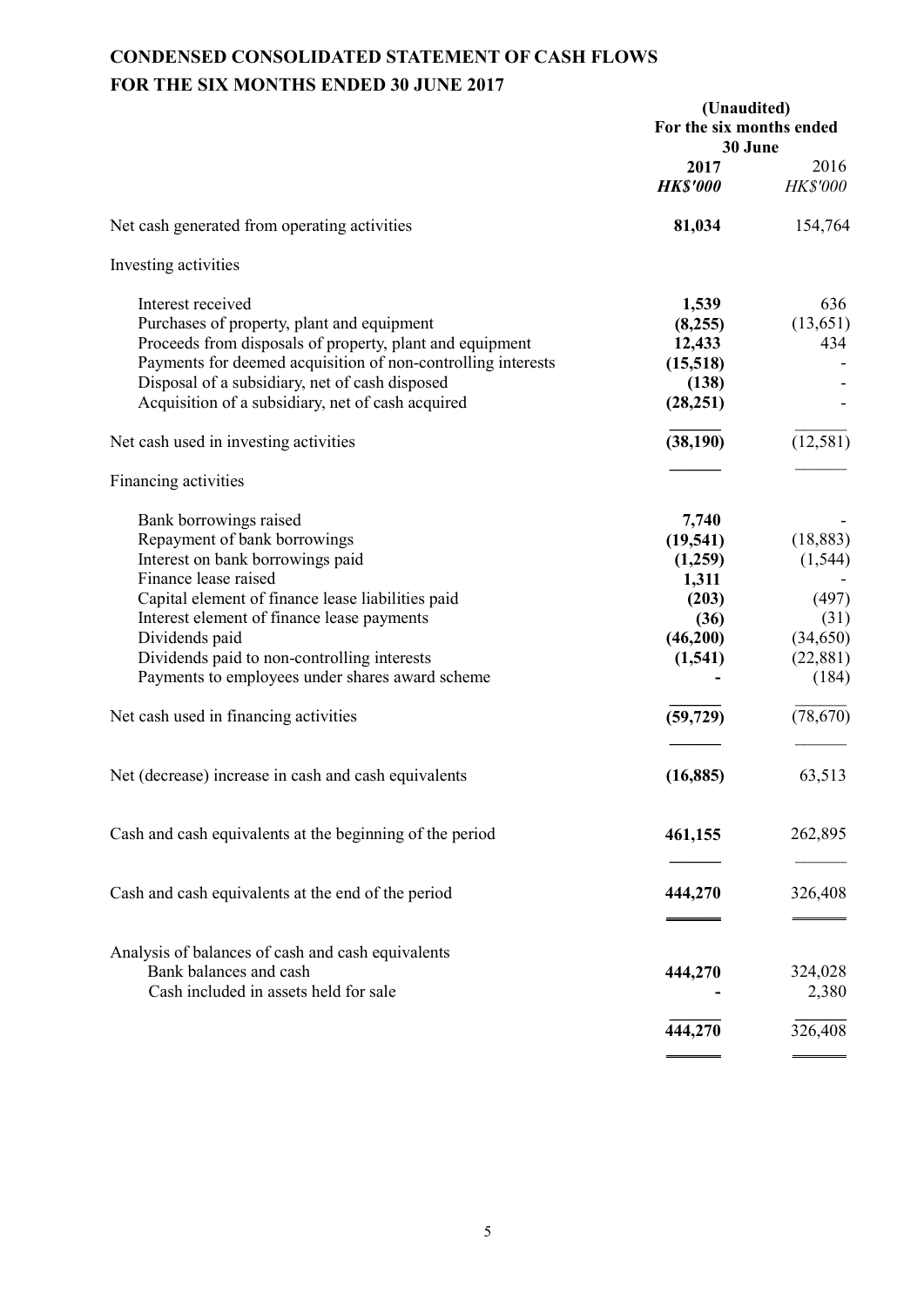# **CONDENSED CONSOLIDATED STATEMENT OF CHANGES IN EQUITY (UNAUDITED) FOR THE SIX MONTHS ENDED 30 JUNE 2017**

|                                                                                                            | Attributable to owners of the Company |                     |                                       |                        |                                                  |                                | Non-<br>controlling<br>interests     | Total<br>equity                                             |                                                   |                                                  |                                         |                   |                   |                   |
|------------------------------------------------------------------------------------------------------------|---------------------------------------|---------------------|---------------------------------------|------------------------|--------------------------------------------------|--------------------------------|--------------------------------------|-------------------------------------------------------------|---------------------------------------------------|--------------------------------------------------|-----------------------------------------|-------------------|-------------------|-------------------|
|                                                                                                            | Share<br>capital<br><b>HK\$'000</b>   | premium<br>HK\$'000 | Share Exchange<br>reserve<br>HK\$'000 | reserve<br>HK\$'000    | Merger Contributed<br>surplus<br><b>HK\$'000</b> | Other<br>reserve<br>$HK\$ '000 | Put<br>option<br>Reserve<br>HK\$'000 | Employee<br>compensation share award<br>reserve<br>HK\$'000 | <b>Shares</b><br>held under<br>scheme<br>HK\$'000 | Proposed<br>final<br>dividend<br><b>HK\$'000</b> | Retained<br>earnings<br><b>HK\$'000</b> | Total<br>HK\$'000 | <b>HK\$'000</b>   | <b>HK\$'000</b>   |
| Balance at 1 January 2017 (Audited)                                                                        | 7,700                                 | 173,078             |                                       | $(51,179)$ $(136,875)$ | 310,125                                          | (12,380)                       |                                      |                                                             | (5)                                               | 46,200                                           | 553,237                                 | 889,901           | 55,838            | 945,739           |
| 2016 final dividend paid<br>Dividends paid to non-controlling                                              |                                       |                     |                                       |                        |                                                  |                                |                                      |                                                             |                                                   | (46,200)                                         |                                         | (46,200)          |                   | (46,200)          |
| interest<br>Acquisition of a subsidiary (note 17)<br>Equity-settled share based payment                    |                                       |                     |                                       |                        |                                                  |                                |                                      |                                                             |                                                   |                                                  |                                         |                   | (1, 541)<br>6,812 | (1, 541)<br>6,812 |
| expense <i>(note 17)</i><br>Put option granted to non-controlling<br>shareholder of a subsidiary (note 17) |                                       |                     |                                       |                        |                                                  | $\sim$                         | (13,906)                             | 407                                                         |                                                   |                                                  | $\blacksquare$                          | 407<br>(13,906)   |                   | 407<br>(13,906)   |
| Deemed acquisition of non-controlling<br>interests (note 16)<br>Exercise of share option in a              |                                       |                     |                                       |                        | $\overline{\phantom{a}}$                         | (3,739)                        |                                      |                                                             |                                                   |                                                  | $\overline{\phantom{a}}$                | (3,739)           | (11, 779)         | (15,518)          |
| subsidiary (note 16)                                                                                       |                                       |                     |                                       |                        | $\blacksquare$                                   | (1, 489)                       |                                      |                                                             |                                                   |                                                  |                                         | (1,489)           | 1,489             |                   |
| <b>Transactions with owners</b>                                                                            |                                       |                     |                                       |                        | $\overline{\phantom{a}}$                         | (5,228)                        | (13,906)                             | 407                                                         | $\blacksquare$                                    | (46,200)                                         |                                         | (64, 927)         | (5,019)           | (69, 946)         |
| Profit for the period                                                                                      |                                       |                     |                                       |                        |                                                  |                                |                                      |                                                             |                                                   |                                                  | 49,425                                  | 49,425            | 6,883             | 56,308            |
| Other comprehensive income                                                                                 |                                       |                     |                                       |                        |                                                  |                                |                                      |                                                             |                                                   |                                                  |                                         |                   |                   |                   |
| Currency translation                                                                                       |                                       |                     | 21,782                                |                        |                                                  |                                |                                      |                                                             |                                                   |                                                  |                                         | 21,782            | 2,895             | 24,677            |
| Total comprehensive income for the<br>period                                                               |                                       |                     | 21,782                                |                        |                                                  |                                |                                      |                                                             |                                                   |                                                  | 49,425                                  | 71,207            | 9,778             | 80,985            |
| <b>Balance at 30 June 2017</b><br>(Unaudited)                                                              | 7,700                                 | 173,078             |                                       | $(29,397)$ $(136,875)$ | 310,125                                          | (17,608)                       | (13,906)                             | 407                                                         | (5)                                               | $\blacksquare$                                   | 602,662                                 | 896,181           | 60,597            | 956,778           |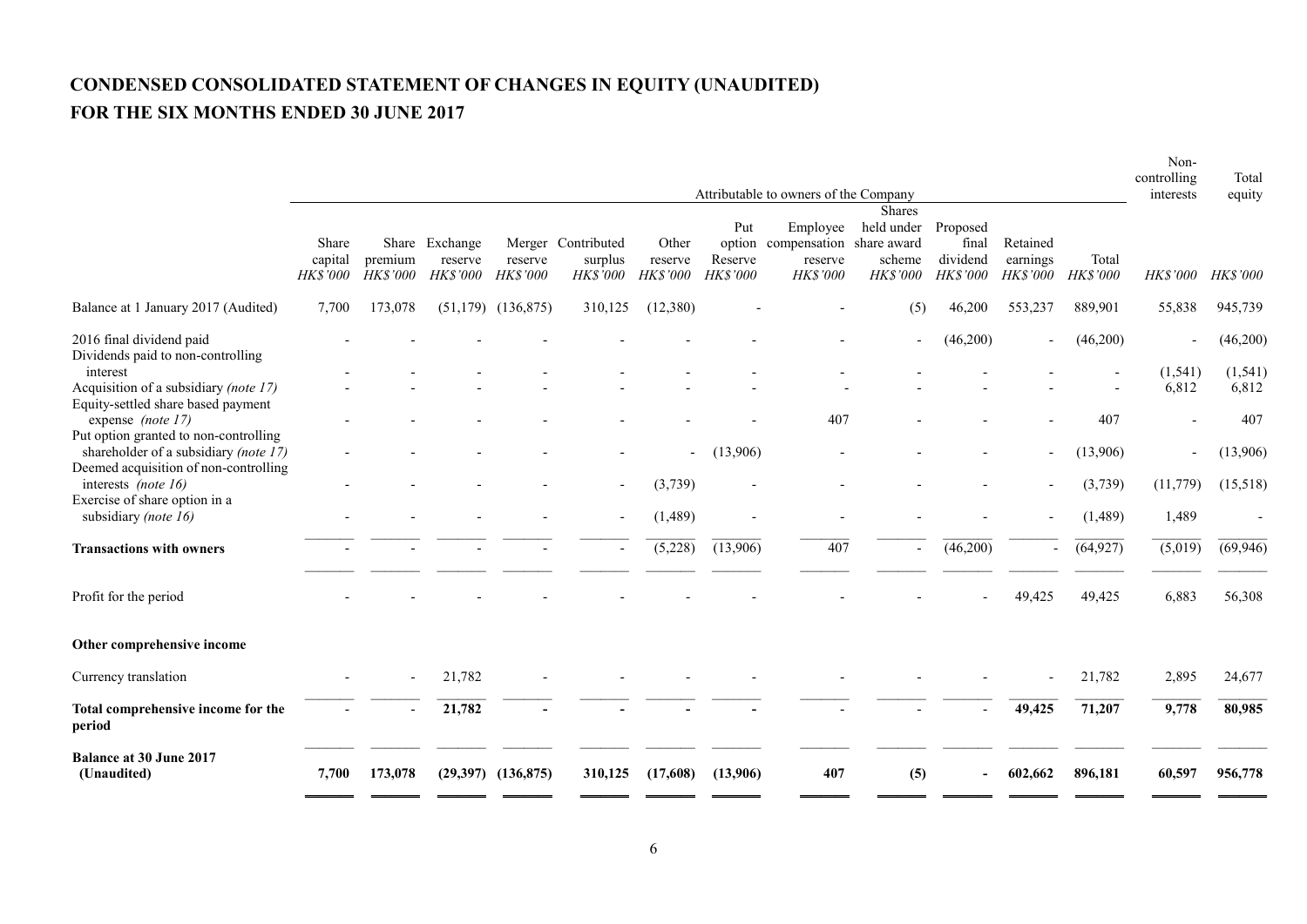# **CONDENSED CONSOLIDATED STATEMENT OF CHANGES IN EQUITY (UNAUDITED) FOR THE SIX MONTHS ENDED 30 JUNE 2017 (CONTINUED)**

|                                                                                                                                                                      |                              |                              |                                 |                               |                                    |                     | Attributable to owners of the Company                             |                                                   |                                           |                                         |                   | Non-<br>controlling<br>interests | Total<br>equity                 |
|----------------------------------------------------------------------------------------------------------------------------------------------------------------------|------------------------------|------------------------------|---------------------------------|-------------------------------|------------------------------------|---------------------|-------------------------------------------------------------------|---------------------------------------------------|-------------------------------------------|-----------------------------------------|-------------------|----------------------------------|---------------------------------|
|                                                                                                                                                                      | Share<br>capital<br>HK\$'000 | Share<br>premium<br>HK\$'000 | Exchange<br>reserve<br>HK\$'000 | Merger<br>reserve<br>HK\$'000 | Contributed<br>surplus<br>HK\$'000 | reserve<br>HK\$'000 | Employee<br>Other compensation share award<br>reserve<br>HK\$'000 | <b>Shares</b><br>held under<br>scheme<br>HK\$'000 | Proposed<br>final<br>dividend<br>HK\$'000 | Retained<br>earnings<br><b>HK\$'000</b> | Total<br>HK\$'000 | <b>HK\$'000</b>                  | <b>HK\$'000</b>                 |
| Balance at 1 January 2016 (Audited)                                                                                                                                  | 7,700                        | 173,078                      | (45, 739)                       | (136, 875)                    | 310,125                            | (473)               | 5,172                                                             | (4, 489)                                          | 34,650                                    | 473,728                                 | 816,877           | 57,974                           | 874,851                         |
| 2015 final dividend paid<br>Dividends paid to non-controlling interest<br>Shares vested under share award scheme<br>Purchase of additional interests in a subsidiary |                              |                              |                                 |                               |                                    |                     | (3,818)                                                           | 4,330                                             | (34,650)                                  | (696)                                   | (34,650)<br>(184) | (22, 881)                        | (34, 650)<br>(22, 881)<br>(184) |
| (Note)                                                                                                                                                               |                              |                              |                                 |                               | $\overline{\phantom{a}}$           | (9, 549)            |                                                                   |                                                   |                                           |                                         | (9, 549)          | 9,549                            |                                 |
| <b>Transactions with owners</b>                                                                                                                                      |                              |                              |                                 |                               |                                    | (9, 549)            | (3,818)                                                           | 4,330                                             | (34, 650)                                 | (696)                                   | (44, 383)         | (13, 332)                        | (57, 715)                       |
| Profit for the period                                                                                                                                                |                              |                              |                                 |                               |                                    |                     |                                                                   |                                                   |                                           | 52,027                                  | 52,027            | 8,170                            | 60,197                          |
| Other comprehensive income                                                                                                                                           |                              |                              |                                 |                               |                                    |                     |                                                                   |                                                   |                                           |                                         |                   |                                  |                                 |
| Currency translation                                                                                                                                                 |                              |                              | 10,034                          |                               |                                    |                     |                                                                   |                                                   |                                           |                                         | 10,034            | 2,006                            | 12,040                          |
| Total comprehensive income for the period                                                                                                                            |                              |                              | 10,034                          |                               |                                    |                     |                                                                   |                                                   |                                           | 52,027                                  | 62,061            | 10,176                           | 72,237                          |
| Balance at 30 June 2016 (Unaudited)                                                                                                                                  | 7,700                        | 173,078                      | (35,705)                        | (136, 875)                    | 310,125                            | (10, 022)           | 1,354                                                             | (159)                                             |                                           | 525,059                                 | 834,555           | 54,818                           | 889,373                         |

Note: On 10 May 2016, a wholly-owned subsidiary of the Company, acquired the entire issued share capital of C.O.S. Printers Pte Ltd ("COS") from a 61.88% owned subsidiary of the Company at a consideration of HK\$63,845,000. As a result of the transaction, the Group effectively acquired an additional interests of 38.12% in COS from non-controlling shareholders and thereafter COS become the wholly owned subsidiary of the Company. The difference of HK\$9,549,000 between the proportionate share of the carrying amount of net assets and the consideration paid for the additional interests have been debited to other reserve.

\_\_\_\_\_\_\_ \_\_\_\_\_\_\_ \_\_\_\_\_\_\_ \_\_\_\_\_\_\_ \_\_\_\_\_\_\_ \_\_\_\_\_\_\_ \_\_\_\_\_\_\_ \_\_\_\_\_\_\_ \_\_\_\_\_\_\_ \_\_\_\_\_\_\_ \_\_\_\_\_\_\_ \_\_\_\_\_\_\_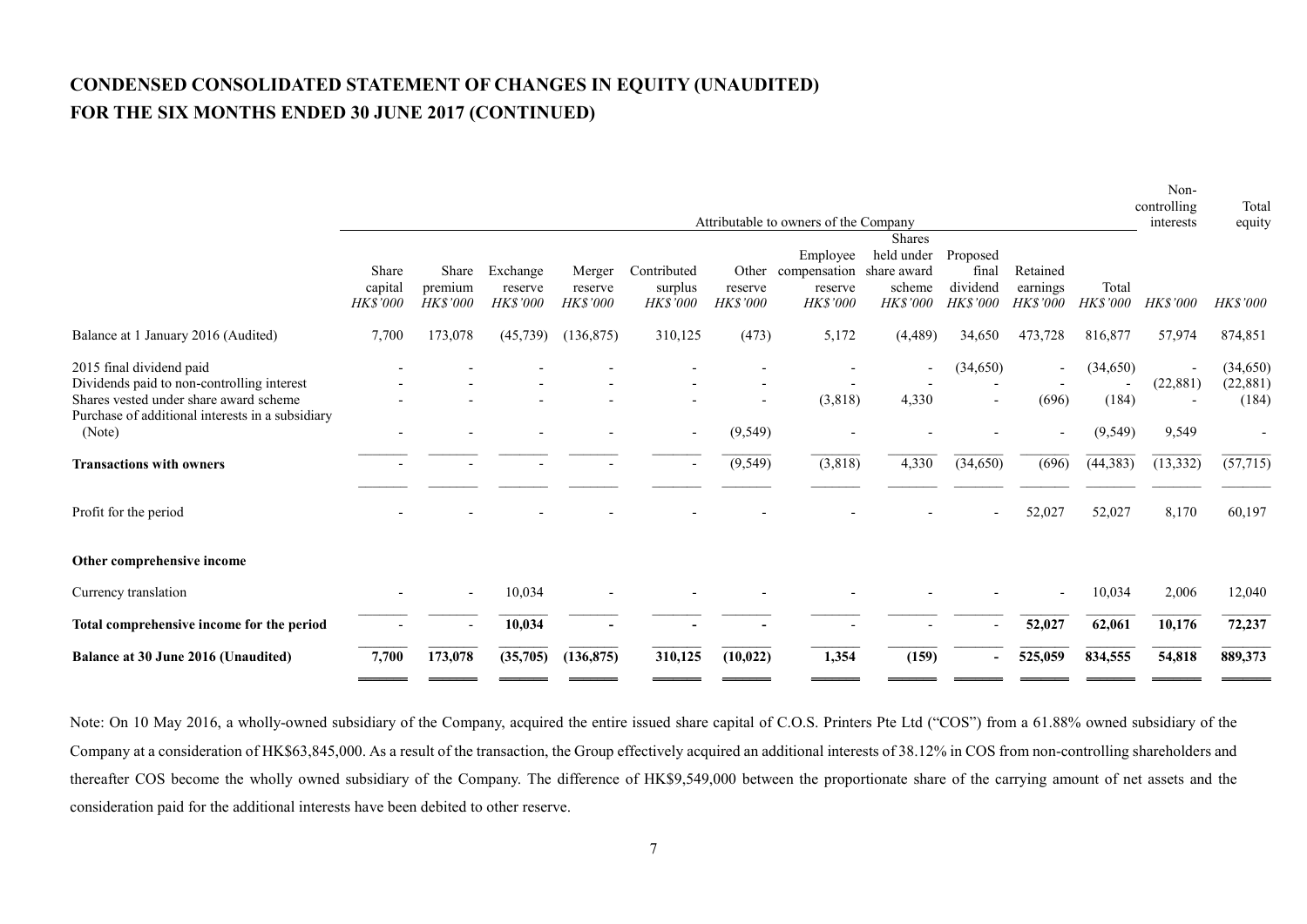# **NOTES TO THE CONDENSED CONSOLIDATED INTERIM FINANCIAL STATEMENTS**

#### **1. General information**

The Company was incorporated in Bermuda on 9 March 2011 under the Bermuda Companies Act as an exempted limited liability company. The Company and its subsidiaries (the "Group") are principally engaged in the provision of printing services. The address of the Company's registered office is Clarendon House, 2 Church Street, Hamilton, HM 11, Bermuda. The shares of the Company were listed on The Stock Exchange of Hong Kong Limited (the "Stock Exchange") on 25 July 2011.

### **2. Basis of preparation**

The Group's unaudited condensed consolidated interim financial statements for the six months ended 30 June 2017 have been prepared in accordance with the applicable disclosure requirements of Appendix 16 of the Rules Governing the Listing of Securities on The Stock Exchange of Hong Kong Limited (the "Listing Rules") and with Hong Kong Accounting Standard 34 "Interim Financial Reporting" issued by the Hong Kong Institute of Certified Public Accountants (the "HKICPA"). The interim financial statements are unaudited but have been reviewed by the Company's audit committee.

The condensed consolidated interim financial statements have been prepared under the historical cost convention, except for certain financial instruments that are measured at fair values.

The accounting policies used in preparing the interim financial statements are consistent with those used in the annual financial statements for the year ended 31 December 2016 except for the adoption of the new and revised Hong Kong Financial Reporting Standards ("HKFRSs") which collective term includes all applicable individual Hong Kong Financial Reporting Standards, Hong Kong Accounting Standards ("HKAS") and Interpretations which are relevant to the operations of the Group and mandatory for annual periods beginning 1 January 2017.

The adoption of these new and revised HKFRSs had no material impact on the unaudited condensed consolidated financial statements of the Group for the current and prior accounting period.

The Group has not early adopted the new HKFRSs that have been issued but are not yet effective. The directors of the Company are currently assessing the impact of these new HKFRSs but are not yet in a position to state whether they would have material financial impact on the Group's results of operations and financial position.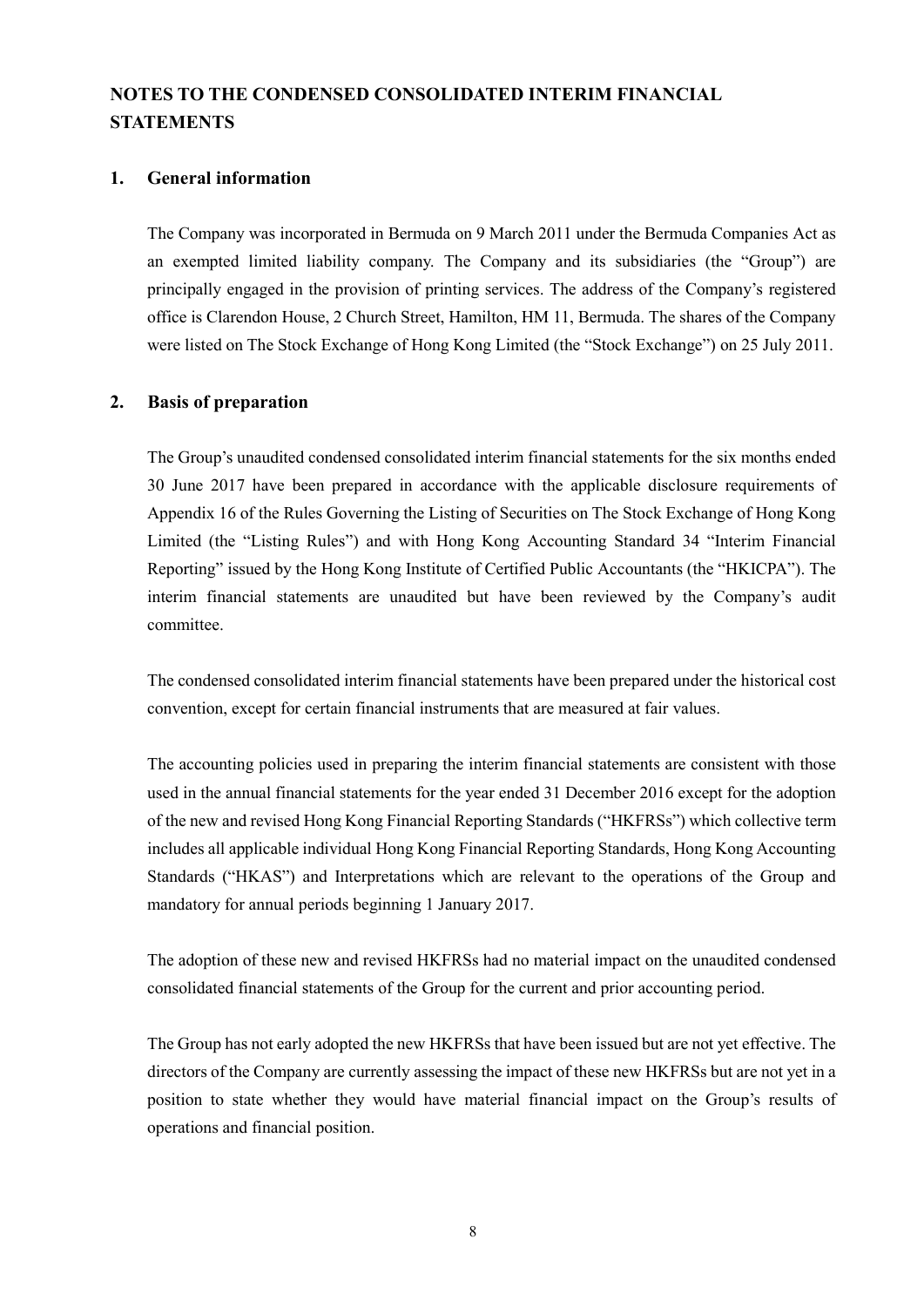# **3. Segment information**

The executive directors have identified that the Group has only one reportable segment, which is the provision of printing services. The analysis of the Group's revenue by geographical location is as follows:

Revenue – based on the country in which the customer is located, are analysed as follows:

|                          | Six months ended 30 June |             |  |
|--------------------------|--------------------------|-------------|--|
|                          | 2017                     | 2016        |  |
|                          | (Unaudited)              | (Unaudited) |  |
|                          | <b>HK\$'000</b>          | HK\$'000    |  |
| Australia                | 264,671                  | 319,685     |  |
| United States of America | 221,277                  | 217,089     |  |
| United Kingdom           | 121,179                  | 135,185     |  |
| Spain                    | 43,005                   | 67,299      |  |
| Mexico                   | 14,110                   | 16,659      |  |
| Germany                  | 12,243                   | 13,273      |  |
| New Zealand              | 8,821                    | 8,005       |  |
| Singapore                | 8,021                    | 6,270       |  |
| Canada                   | 5,448                    | 2,553       |  |
| <b>Brazil</b>            | 2,512                    | 2,215       |  |
| El Salvador              | 1,242                    | 570         |  |
| Hong Kong (domicile)     | 934                      | 3,107       |  |
| Others                   | 9,299                    | 6,298       |  |
|                          | 712,762                  | 798,208     |  |
|                          |                          |             |  |

The totals presented for the Group's operating segments reconcile to the Group's key financial figures as presented in the condensed consolidated interim financial statements as follows:

| Six months ended 30 June |                 |  |  |
|--------------------------|-----------------|--|--|
| 2017                     | 2016            |  |  |
| (Unaudited)              | (Unaudited)     |  |  |
| <b>HK\$'000</b>          | <b>HK\$'000</b> |  |  |
| 74,038                   | 81,265          |  |  |
| (407)                    |                 |  |  |
| (1,393)                  | (1,575)         |  |  |
| 72,238                   | 79,690          |  |  |
|                          |                 |  |  |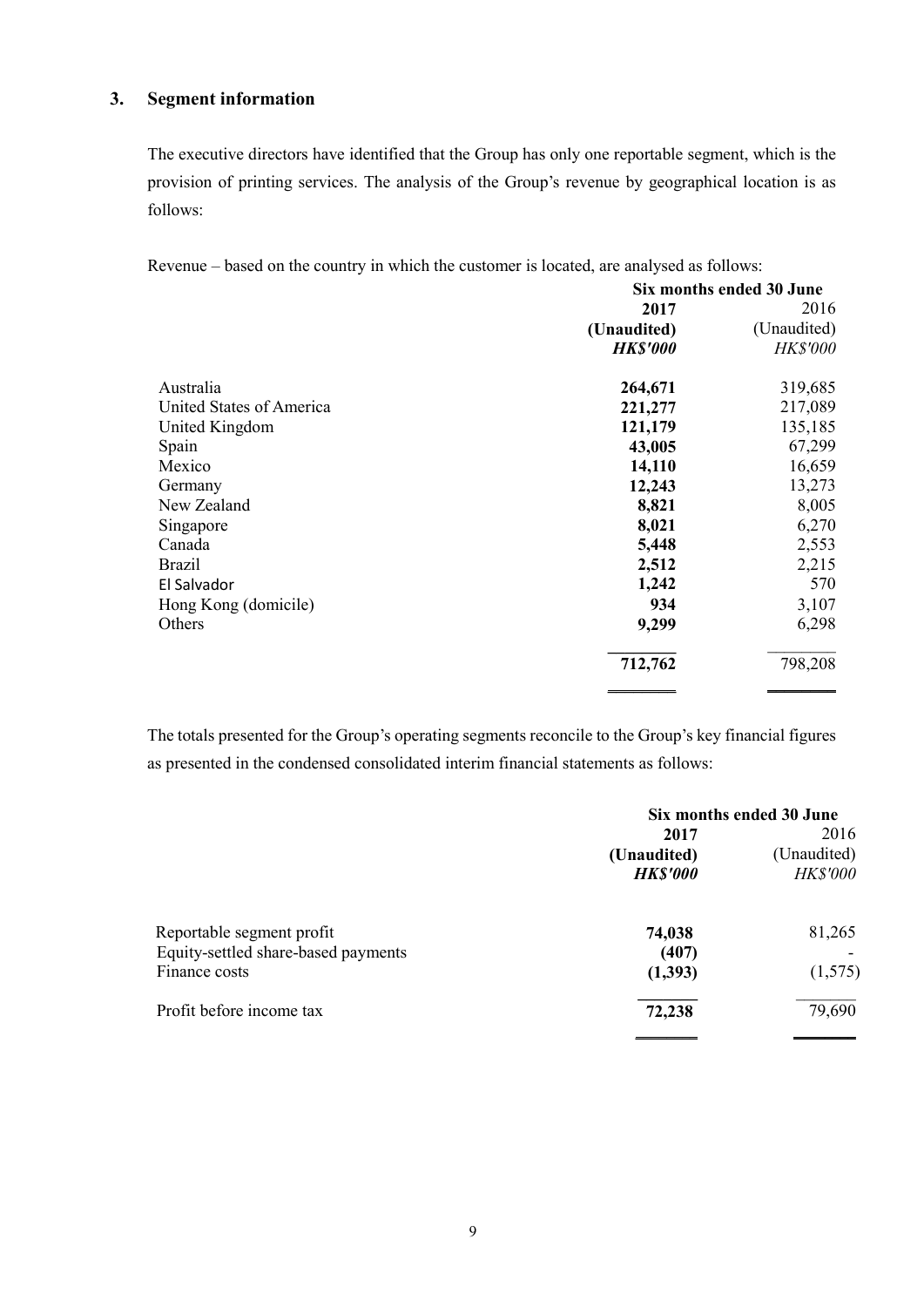### **4. Finance costs**

| 2016                           |
|--------------------------------|
|                                |
| (Unaudited)<br><b>HK\$'000</b> |
|                                |
| 1,544                          |
|                                |
| 31                             |
| 1,575                          |
|                                |

#### **5. Profit before income tax**

Profit before income tax has been arrived at after charging/(crediting):

|                                                                                                    | Six months ended 30 June |                 |  |  |
|----------------------------------------------------------------------------------------------------|--------------------------|-----------------|--|--|
|                                                                                                    | 2017                     | 2016            |  |  |
|                                                                                                    | (Unaudited)              | (Unaudited)     |  |  |
|                                                                                                    | <b>HK\$'000</b>          | <b>HK\$'000</b> |  |  |
| Depreciation (Note)                                                                                | 19,306                   | 40,153          |  |  |
| Employee benefit expenses                                                                          | 150,615                  | 157,470         |  |  |
| Equity-settled compensation expense                                                                | 407                      |                 |  |  |
| Minimum lease payments paid under operating leases<br>in respect of rented premises and production |                          |                 |  |  |
| facilities                                                                                         | 14,959                   | 17,026          |  |  |
| (Gain) Loss on disposals of property, plant and                                                    |                          |                 |  |  |
| equipment                                                                                          | (2,185)                  | 9,948           |  |  |
| Loss on disposal of subsidiary                                                                     | 732                      |                 |  |  |
| Loss (Gain) on financial assets at fair value through                                              |                          |                 |  |  |
| profit or loss                                                                                     | 4,903                    | (3,070)         |  |  |
| Net foreign exchange (gain) loss                                                                   | (6,082)                  | 2,669           |  |  |
| Interest income                                                                                    | (1,539)                  | (636)           |  |  |

Note: In 2016, the Company has revisited the estimated useful lives of printing and prepress machineries. The useful lives of printing machineries were estimated from 15 years to 10 years and the useful lives of prepress machineries were estimated from 10 years to 4 years. As a result, additional depreciation of approximately HK\$18,232,000 was charged to profit and loss for the period ended 30 June 2016. The additional depreciation was included in direct operating costs.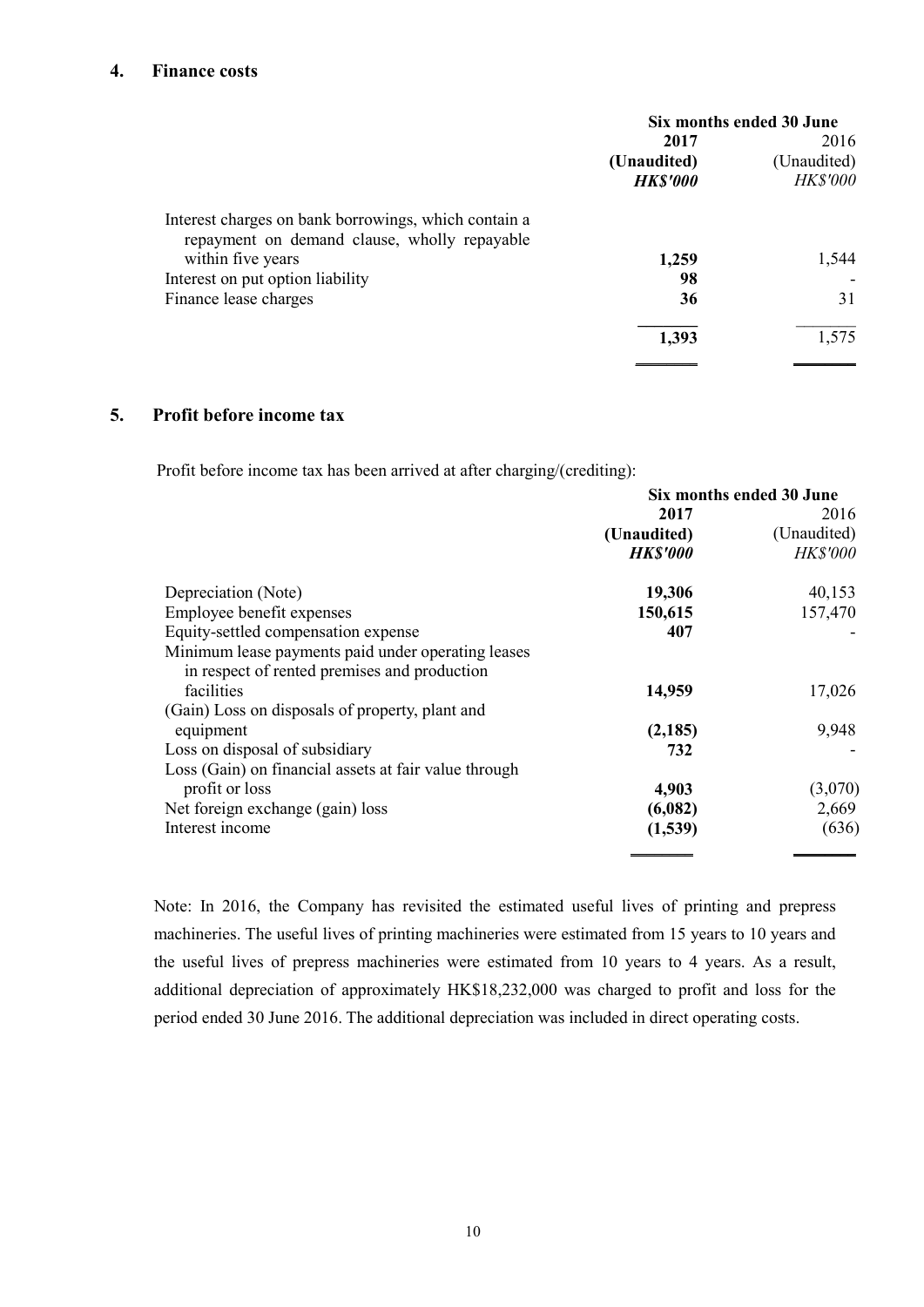The amount of income tax expense charged/(credited) to the condensed consolidated statement of profit or loss and other comprehensive income represents:

|                                       | Six months ended 30 June               |                                        |  |
|---------------------------------------|----------------------------------------|----------------------------------------|--|
|                                       | 2017<br>(Unaudited)<br><b>HK\$'000</b> | 2016<br>(Unaudited)<br><b>HK\$'000</b> |  |
| The charge comprises:                 |                                        |                                        |  |
| Hong Kong profits tax<br>Current year | 6,791                                  | 13,623                                 |  |
| Overseas tax<br>Current year<br>٠     | 7,878                                  | 10,513                                 |  |
| Deferred taxation – current year      | 1,261                                  | (4, 643)                               |  |
|                                       | 15,930                                 | 19,493                                 |  |

Hong Kong profits tax has been provided at the rate of 16.5% (2016: 16.5%) on the estimated assessable profits for the period. Taxation on overseas profits has been calculated on the estimated assessable profit for the period at the rates of taxation prevailing in the countries in which the Group operates.

### **7. Earnings per share**

The calculation of the basic earnings per share is based on the following data:

|                                                       | Six months ended 30 June |                         |
|-------------------------------------------------------|--------------------------|-------------------------|
|                                                       | 2017                     | 2016                    |
|                                                       | (Unaudited)              | (Unaudited)             |
|                                                       | <b>HK\$'000</b>          | <b>HK\$'000</b>         |
| Earnings for the purposes of basic earnings per share |                          |                         |
| for the period                                        | 49,425                   | 52,027                  |
|                                                       |                          |                         |
|                                                       |                          | Number of shares ('000) |
|                                                       | 2017                     | 2016                    |
| Weighted average number of ordinary shares for the    |                          |                         |
| purpose of basic earnings per share ( <i>Note</i> )   | 769,997                  | 770,000                 |
|                                                       |                          |                         |

*Note: Weighted average number of ordinary shares for the purpose of basic earnings per share represents shares in issue less shares held for share award scheme that have not been vested unconditionally in the employees during the period.*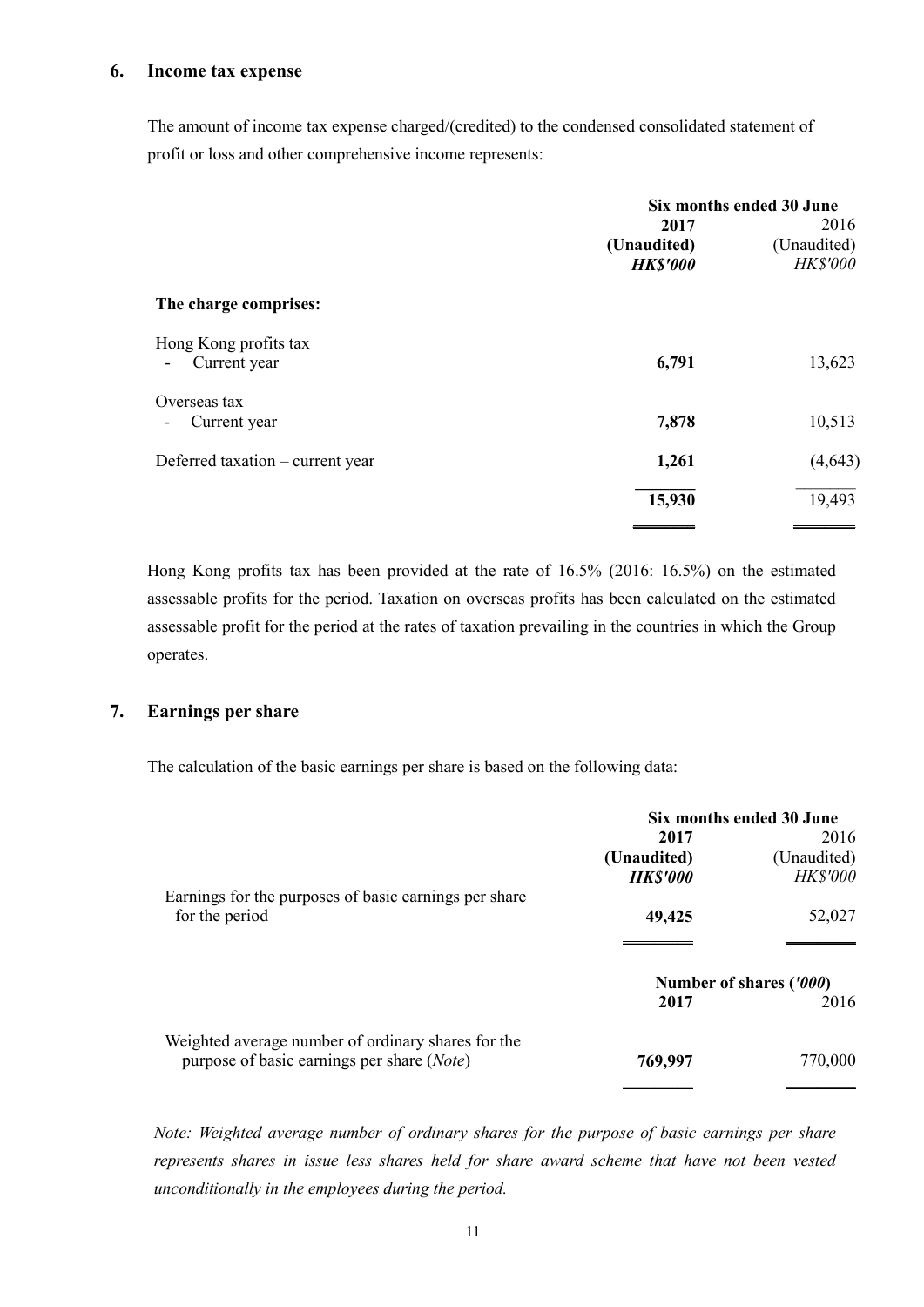# **8. Property, plant and equipment**

|                              | Freehold<br>land and<br>buildings<br>HK\$'000 | Furniture<br>and<br>fixtures<br>$HK\$ '000 | Office<br>equipment<br>HK\$'000 | Leasehold<br>improve-<br>ments<br>HK\$'000 | Computer<br>equipment<br>and<br>systems<br>HK\$'000 | Motor<br>vehicles<br>HK\$'000 | Machinery<br>HK\$'000    | Total<br>HK\$'000 |
|------------------------------|-----------------------------------------------|--------------------------------------------|---------------------------------|--------------------------------------------|-----------------------------------------------------|-------------------------------|--------------------------|-------------------|
| At 1 January 2017            |                                               |                                            |                                 |                                            |                                                     |                               |                          |                   |
| Cost                         | 11,031                                        | 5,086                                      | 7,580                           | 55,607                                     | 12,275                                              | 3,284                         | 305,825                  | 400,688           |
| Accumulated                  |                                               |                                            |                                 |                                            |                                                     |                               |                          |                   |
| depreciation                 | (2,794)                                       | (4,748)                                    | (4, 466)                        | (45, 952)                                  | (11,702)                                            | (1,440)                       | (195, 667)               | (266,769)         |
| Net book amount              | 8,237<br>======                               | 338<br>======                              | 3,114<br>======                 | 9,655<br>======                            | 573<br>====                                         | 1,844<br>======               | 110,158<br>======        | 133,919<br>====== |
| Period ended 30 June<br>2017 |                                               |                                            |                                 |                                            |                                                     |                               |                          |                   |
| Opening net book             |                                               |                                            |                                 |                                            |                                                     |                               |                          |                   |
| amount                       | 8,237                                         | 338                                        | 3,114                           | 9,655                                      | 573                                                 | 1,844                         | 110,158                  | 133,919           |
| Exchange differences         | 583                                           |                                            | 142                             | 86                                         | 27                                                  | 29                            | 3,179                    | 4,046             |
| Additions                    |                                               | $\overline{\phantom{a}}$                   | 60                              | 503                                        | 63                                                  | $\blacksquare$                | 7,629                    | 8,255             |
| Disposals                    |                                               |                                            | (3)                             | $\mathbf{r}$                               | $\overline{\phantom{a}}$                            | (41)                          | (10,203)                 | (10, 247)         |
| Depreciation                 | (500)                                         | (111)                                      | (320)                           | (1, 595)                                   | (195)                                               | (398)                         | (16, 187)                | (19,306)          |
| Acquisition of               |                                               |                                            |                                 |                                            |                                                     |                               |                          |                   |
| subsidiary (note 17)         |                                               | 27                                         | 90                              | 191                                        | 35                                                  |                               | $\overline{\phantom{a}}$ | 343               |
| Disposal of subsidiary       |                                               |                                            | (8)                             |                                            | (6)                                                 |                               | (161)                    | (175)             |
| Closing net book             |                                               |                                            |                                 |                                            |                                                     |                               |                          |                   |
| amount                       | 8,320<br>====                                 | 254<br>$=$                                 | 3,075<br>---                    | 8,840                                      | 497                                                 | 1,434                         | 94,415                   | 116,835           |
| At 30 June 2017              |                                               |                                            |                                 |                                            |                                                     |                               |                          |                   |
| Cost                         | 11,833                                        | 5,124                                      | 7,914                           | 56,566                                     | 12,493                                              | 3,152                         | 290,887                  | 387,969           |
| Accumulated                  |                                               |                                            |                                 |                                            |                                                     |                               |                          |                   |
| depreciation                 | (3, 513)                                      | (4, 870)                                   | (4, 839)                        | (47, 726)                                  | (11,996)                                            | (1,718)                       | (196, 472)               | (271, 134)        |
| Net book amount              | 8,320                                         | 254                                        | 3,075                           | 8,840                                      | 497                                                 | 1,434                         | 94,415                   | 116,835           |
|                              | ======                                        | ======                                     | ======                          |                                            | ======                                              | ======                        | ======                   |                   |

At 30 June 2017 and 31 December 2016, the Group's freehold land and buildings were situated in Australia. Net book amount of property, plant and equipment as at 30 June 2017 includes the net carrying amount of HK\$1,804,000 (31 December 2016: HK\$674,000) held under finance lease.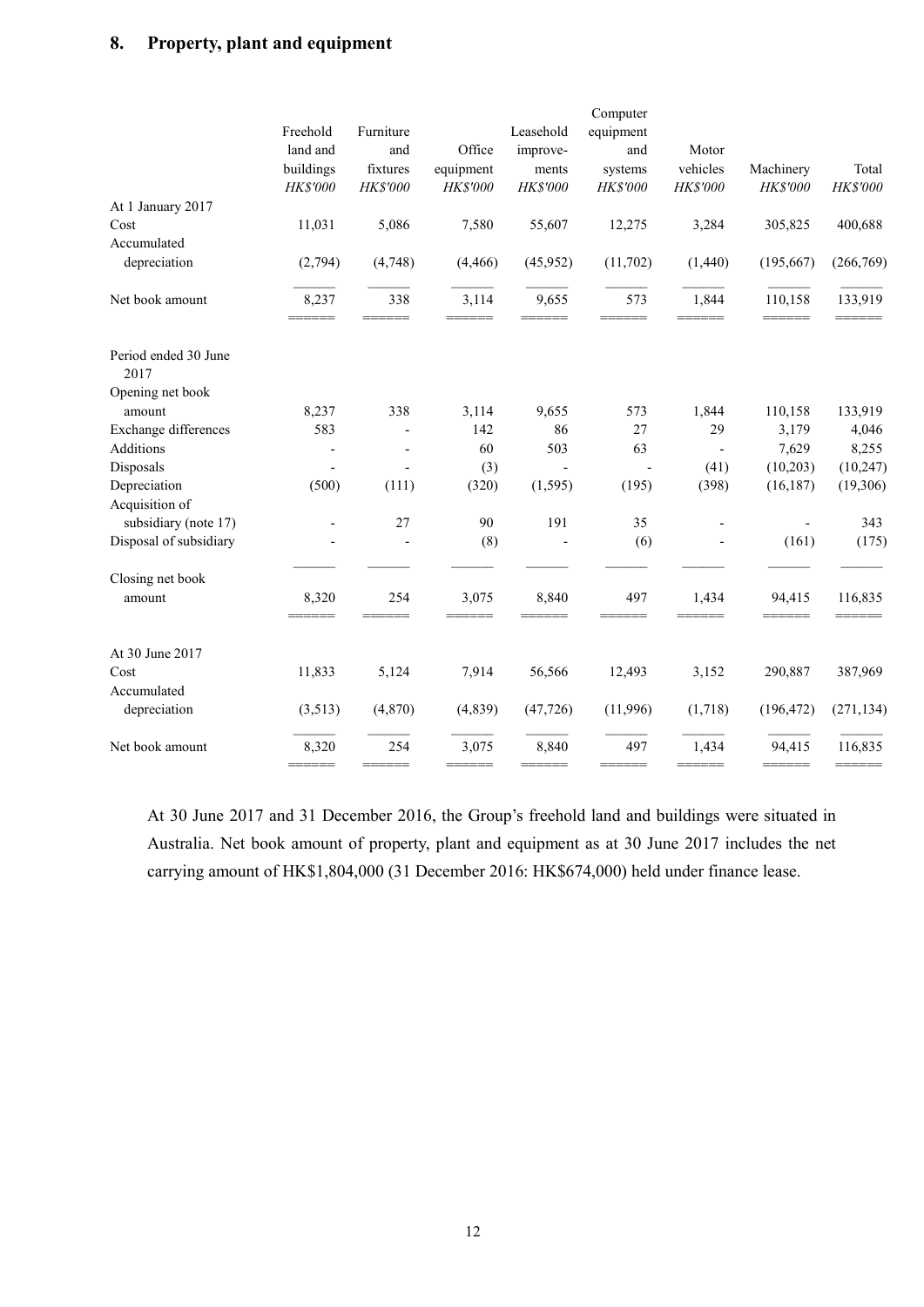# **9. Trade and other receivables and deposits**

The Group allows a credit period from 30 to 150 days to its trade customers. Ageing analysis of trade receivables as at 30 June 2017, based on sales invoice date and net of provisions, is as follows:

|                                | At 30 June<br>2017 | At 31 December<br>2016 |
|--------------------------------|--------------------|------------------------|
|                                | (Unaudited)        | (Audited)              |
|                                | <b>HK\$'000</b>    | <b>HK\$'000</b>        |
| $0 - 30$ days                  | 165,511            | 141,426                |
| $31 - 60$ days                 | 85,872             | 80,355                 |
| $61 - 90$ days                 | 74,898             | 68,225                 |
| 91 - 120 days                  | 33,806             | 50,163                 |
| 121 - 150 days                 | 9,858              | 39,085                 |
| Over 150 days                  | 24,224             | 21,637                 |
| Total trade receivables        | 394,169            | 400,891                |
| Other receivables and deposits | 42,776             | 29,299                 |
|                                | 436,945            | 430,190                |
|                                |                    |                        |

# **10. Trade and other payables**

As at 30 June 2017, the ageing analysis of trade payables based on invoice date is as follows:

|                             | At 30 June<br>2017<br>(Unaudited) | At 31 December<br>2016<br>(Audited) |
|-----------------------------|-----------------------------------|-------------------------------------|
|                             | <b>HK\$'000</b>                   | <b>HK\$'000</b>                     |
| $0 - 30$ days               | 84,510                            | 63,487                              |
| $31 - 60$ days              | 24,028                            | 20,262                              |
| $61 - 90$ days              | 15,639                            | 5,466                               |
| 91 - 120 days               | 459                               | 461                                 |
| Over 120 days               | 2,357                             | 2,660                               |
| Total trade payables        | 126,993                           | 92,336                              |
| Other payables and accruals | 125,705                           | 131,327                             |
|                             | 252,698                           | 223,663                             |
|                             |                                   |                                     |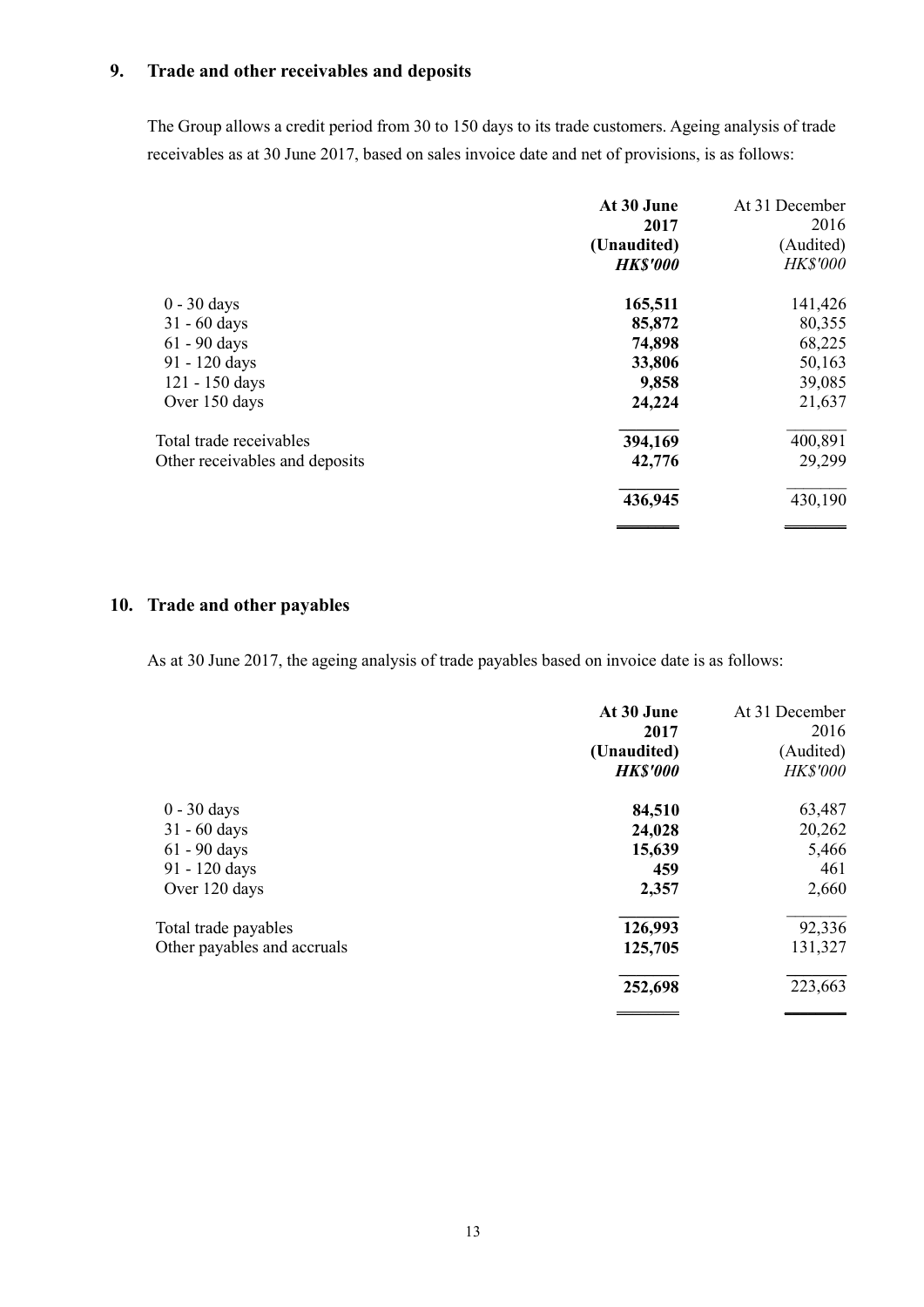#### **11. Bank borrowings**

During the six months ended 30 June 2017, bank borrowing of HK\$7,740,000 was raised (30 June 2016: nil) and repayments of bank loans amounting to HK\$19,541,000 (30 June 2016: HK\$18,883,000) were made in line with the relevant repayment terms.

All bank borrowings as at 30 June 2017 are secured by the corporate guarantees from the Company.

### **12. Finance lease liabilities**

The analysis of the obligations under finance lease is as follows:

|                                                | At 30 June<br>2017<br>(Unaudited)<br><b>HK\$'000</b> | At 31 December<br>2016<br>(Audited)<br><b>HK\$'000</b> |
|------------------------------------------------|------------------------------------------------------|--------------------------------------------------------|
| Total minimum lease payments:                  |                                                      |                                                        |
| Due within one year                            | 493                                                  | 201                                                    |
| Due in the second to fifth years               | 1,576                                                | 573                                                    |
|                                                | 2,069                                                | 774                                                    |
| Future finance charges on finance lease        | (265)                                                | (105)                                                  |
| Present value of finance lease liabilities     | 1,804                                                | 669                                                    |
| Present value of minimum lease payments:       |                                                      |                                                        |
| Due within one year                            | 392                                                  | 162                                                    |
| Due in the second to fifth years               | 1,412                                                | 507                                                    |
| Less: Portion due within one year included     | 1,804                                                | 669                                                    |
| under current liabilities                      | (392)                                                | (162)                                                  |
| Non-current portion included under non-current |                                                      |                                                        |
| liabilities                                    | 1,412                                                | 507                                                    |

The Group entered into finance lease for various items of machineries. The lease runs for an initial period of five years (2016: five years) and does not have options to renew or any contingent rental provisions.

Finance lease liabilities are effectively secured by the underlying assets as the rights to the leased asset would be reverted to the lessor in the event of default by repayment by the Group.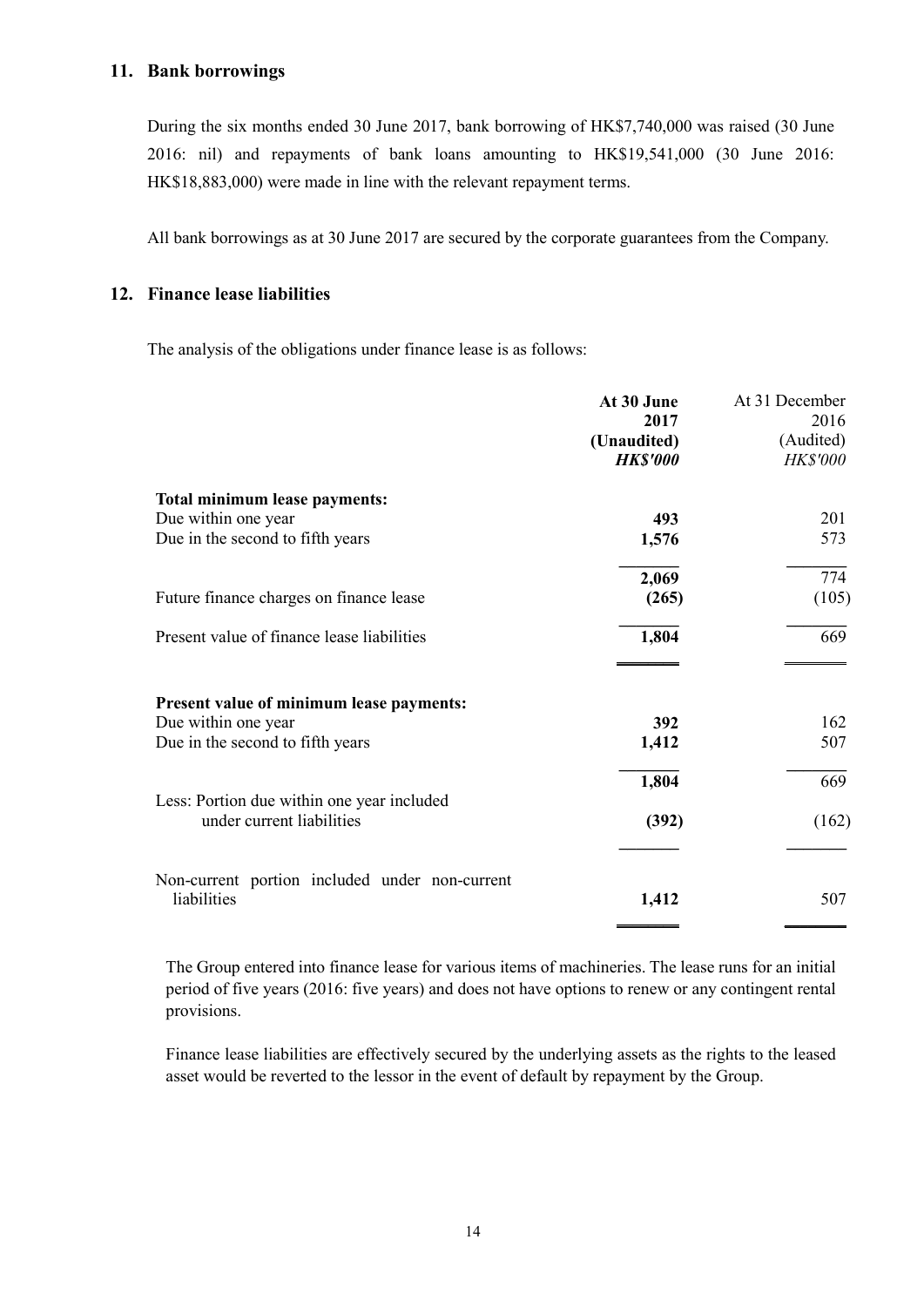### **13. Share capital**

|                                    | No. of shares | Amount   |
|------------------------------------|---------------|----------|
|                                    | (1000)        | HK\$'000 |
| Authorised:                        |               |          |
| Ordinary shares of HK\$0.01 each   | 1,000,000     | 10,000   |
| Issued and fully paid:             |               |          |
| At 1 January 2017 and 30 June 2017 | 770,000       | 7,700    |
|                                    |               |          |

# **14. Capital commitments**

As at 30 June 2017, the Group had capital commitment contracted but not provided for in respect of the acquisition of property, plant and equipment of approximately HK\$1,228,000 (31 December 2016: HK\$1,376,000).

# **15. Dividends**

(a) Dividends attributable to the previous financial year, approved and paid during the interim period

|                                                         | Six months ended 30 June |                 |
|---------------------------------------------------------|--------------------------|-----------------|
|                                                         | 2017                     | 2016            |
|                                                         | (Unaudited)              | (Unaudited)     |
|                                                         | <b>HK\$'000</b>          | <b>HK\$'000</b> |
| Final dividend in respect of the year ended 31 December |                          |                 |
| 2016, approved and paid during the interim period of    |                          |                 |
| HK\$0.045 (2016:HK\$0.045) per share                    | 34,650                   | 34,650          |
| Special dividend in respect of the year ended 31        |                          |                 |
| December 2016, approved and paid during the interim     |                          |                 |
| period of HK\$0.015 (2016: Nil) per share               | 11,550                   |                 |
|                                                         | 46,200                   | 34,650          |
|                                                         |                          |                 |

(b) Dividends attributable to the interim period

|                                        | Six months ended 30 June |                 |
|----------------------------------------|--------------------------|-----------------|
|                                        | 2017                     | 2016            |
|                                        | (Unaudited)              | (Unaudited)     |
|                                        | <b>HK\$'000</b>          | <i>HK\$'000</i> |
| Interim dividends declared – HK\$0.030 |                          |                 |
| $(2016: HK$0.025)$ per share (note)    | 23,100                   | 19,250          |
|                                        |                          |                 |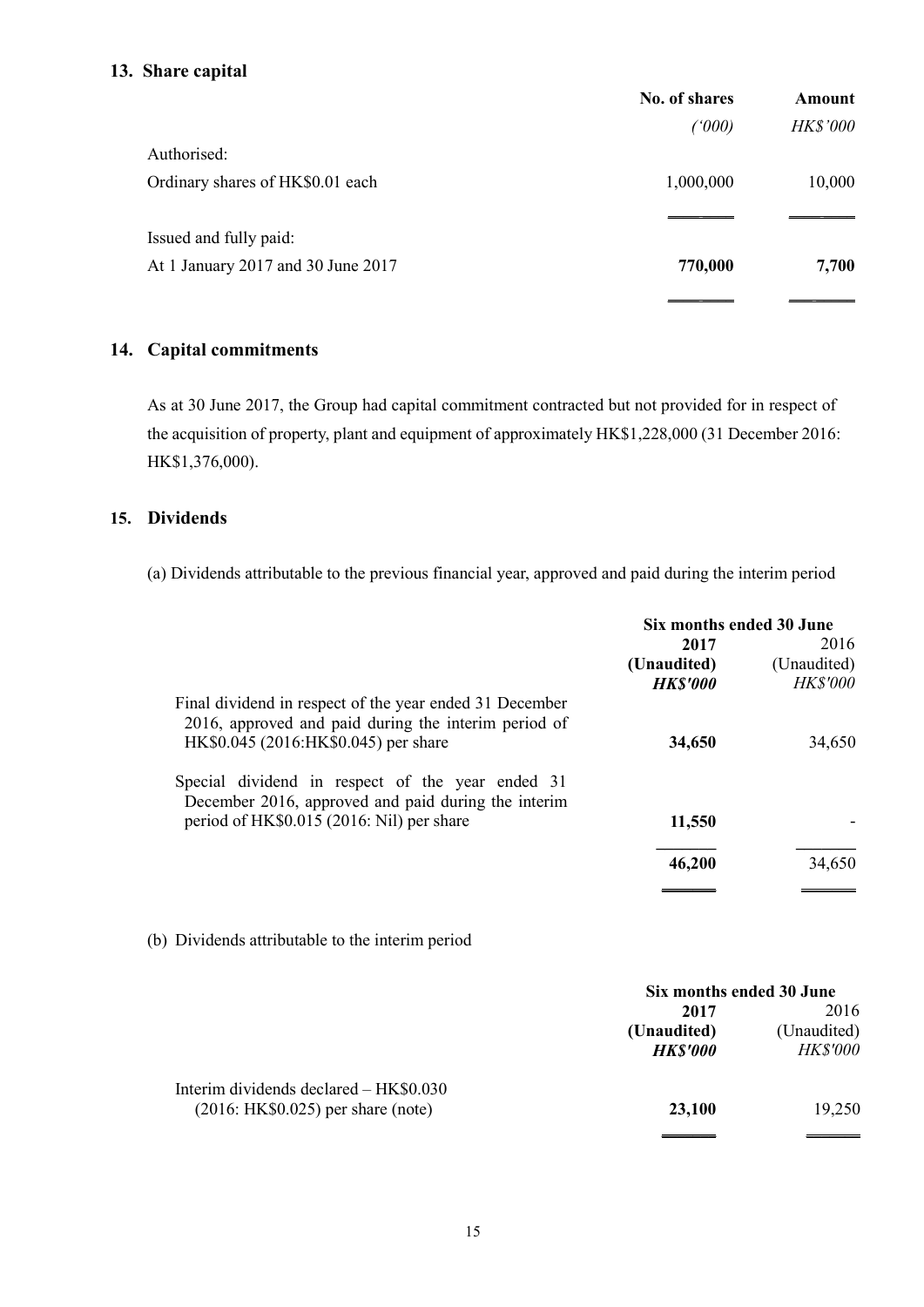#### **15. Dividends (Continued)**

#### *Note:*

The amount of the interim dividend declared for the six months ended 30 June 2017, which will be payable in cash, has been calculated by reference to the 770,000,000 issued ordinary shares outstanding as at the date of this report. The interim dividend is not reflected as dividend payable in the condensed consolidated interim financial statements, but will be reflected as an appropriation of retained earnings for the year ending 31 December 2017.

#### **16. Non-controlling interests**

#### **(a) Deemed acquisition of non-controlling interests**

On 28 March 2017, OPUS Group Limited ("OPUS"), a non-wholly owned subsidiary of the Company, implemented the buyback of shares from its director, Richard Celarc. The shares bought back were cancelled subsequently. As a result of the transaction, the shareholding in OPUS held by the Group was increased from 64.66% to 68.82% and the Group effectively acquired 4.16% in OPUS from non-controlling shareholders. The difference of HK\$3,739,000 between the proportionate share of the carrying amount of net assets and the consideration paid for the additional interests have been debited to other reserve.

|                                                          | <b>OPUS</b>     |
|----------------------------------------------------------|-----------------|
|                                                          | <b>HK\$'000</b> |
| Consideration paid for 4.16% ownership interest          | 15,518          |
| Net assets attributable to 4.16% ownership interest      | (11,779)        |
| Decrease in equity attributable to owners of the company |                 |
| (included in other reserve)                              | 3,739           |
|                                                          |                 |

#### **(b) Exercise of share options in OPUS**

On 2 May 2017, Bookbuilders BVI Limited, an indirectly wholly owned subsidiary of the Company exercised the share options granted by OPUS on 3 November 2014 to acquire 20,000,000 ordinary shares in OPUS at AU\$0.35 per share. As a result of the transaction, the shareholding in OPUS held by the Group was increased from 68.82% to 74.67%. The increase in proportionate share of the carrying amount of net assets of HK\$1,489,000 by the Group has been debited to other reserve.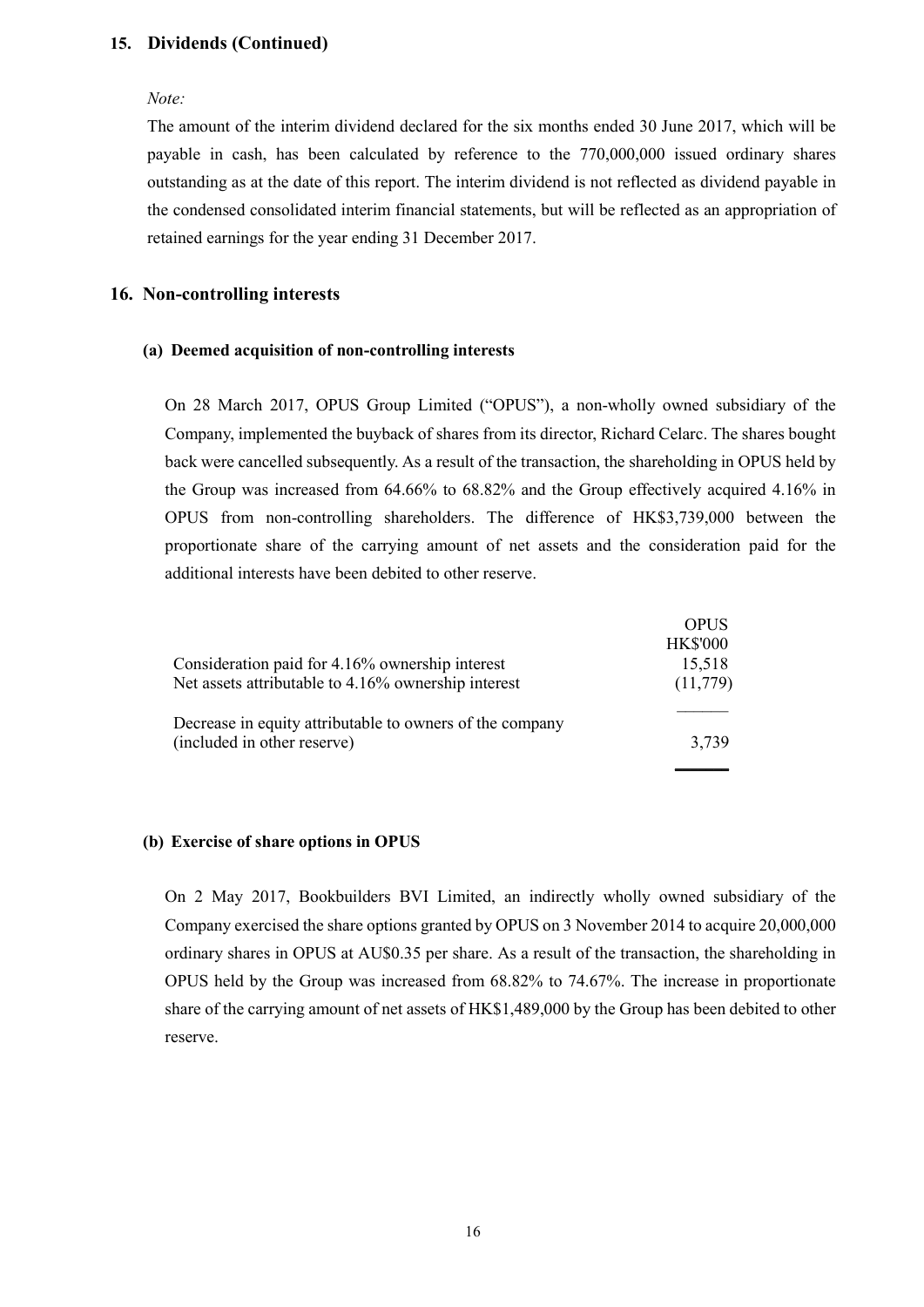### **17. Acquisition of subsidiary and granting of options**

On 23 March 2017, Magic Omen Limited ("Magic Omen"), an indirect wholly-owned subsidiary of the Company entered into the Share Transfer Agreement with independent third party to acquire 75% of the entire issued share capital of Regent Publishing Services Limited ("Regent") at a consideration of US\$4,500,000 plus HK\$19,500,000 (equivalent to approximately HK\$54,253,000). Regent is engaged in provision of services for book, magazine and non-book publishers. The acquisition (the "Acquisition") was completed on 31 March 2017 and has been accounted for using the acquisition method. Through the Acquisition, the Group can broaden its customer base and strengthen its purchasing power.

Details of net assets acquired were as follows:

|                                           | <b>HK\$'000</b> |
|-------------------------------------------|-----------------|
| Purchase consideration – cash paid        | 54,253          |
| Fair value of assets acquired             | 20,437          |
| Goodwill                                  | 33,816          |
| Purchase consideration settled in cash    | (54,253)        |
| Cash and cash equivalents acquired        | 26,002          |
| Cash outflow on acquisition of subsidiary | 28,251          |
|                                           |                 |

Assets and liabilities arising from this acquisition were as follows:

|                                   | Fair value      |
|-----------------------------------|-----------------|
|                                   | <b>HK\$'000</b> |
| Property, plant and equipment     | 343             |
| Other receivables                 | 904             |
| Cash and bank balances            | 26,002          |
| Net assets                        | 27,249          |
| Non-controlling interests $(25%)$ | (6, 812)        |
| Net assets acquired               | 20,437          |
|                                   |                 |

Goodwill of HK\$33,816,000, which is not deductible for tax purposes, mainly represented the value of expected synergies arising from the combination of the acquired business with the existing operations of the Group.

Reconciliation of the carrying amount of intangible assets is presented below:

|                                   | Goodwill        |
|-----------------------------------|-----------------|
|                                   | <b>HK\$'000</b> |
| Carrying amount at 1 January 2017 | 150,462         |
| Exchange differences              | 6,767           |
| Acquisition of a subsidiary       | 33,816          |
| Carrying amount at 30 June 2017   | 191,045         |
|                                   |                 |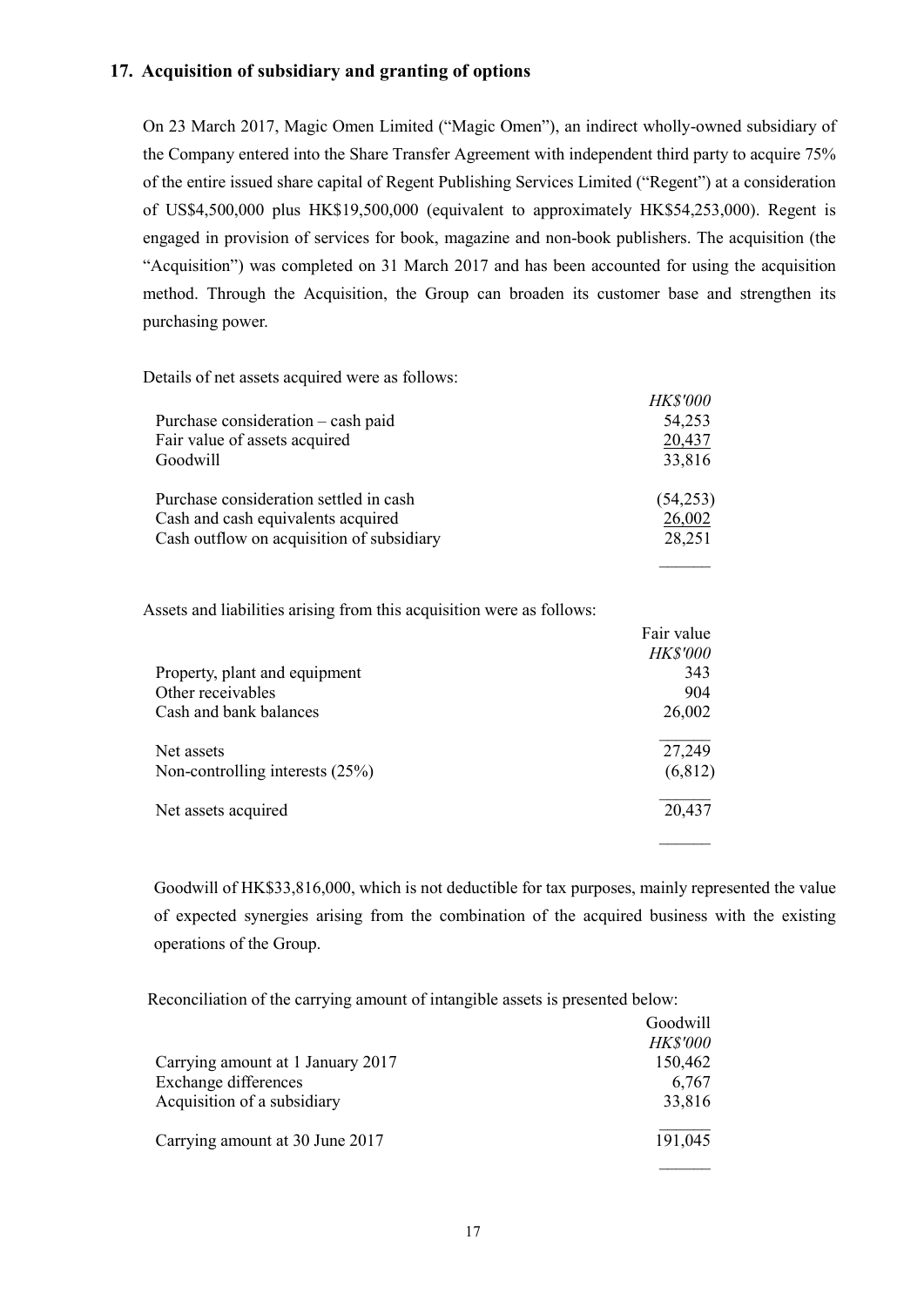#### **17. Acquisition of subsidiary and granting of options (continued)**

The Group has elected to measure the non-controlling interests in this acquisition at proportionate share of the acquiree's identifiable net assets.

The fair value of other receivables was equivalent to its carrying amount. None of these receivables have been impaired and it is expected that the full contractual amount can be collected or recovered.

Since the acquisition date, Regent contributed HK\$33,859,000 and HK\$4,180,000 to the Group's revenue and profit for the six months ended 30 June 2017. If the acquisition had occurred on 1 January 2017, the Group's revenue would have been HK\$733,188,000 and the profit for the period would have been HK\$55,509,000.

The transaction costs of HK\$54,000 have been expensed and are included in administrative expenses.

On the same date of the Share Transfer Agreement, Magic Omen entered into an option agreement ("Option Agreement") with Yau Wah Holdings Limited ("Yau Wa"), the 25% non-controlling shareholder of Regent and Mr. Tai Tin Yau, the managing director of Regent. Pursuant to the Option Agreement and conditional upon the completion of the Acquisition, Yau Wa has been granted a put option ("Put Option") and call options ("Call Options") to sell and purchase the shares in Regent. Mr. Tai is bound by a set of non-competition covenants under the terms of the Option Agreement. The exercise price of the Put Option and Call Options are based on the net assets value and net profit after tax of Regent at certain time at the formula as set in the Option Agreement. At initial recognition, a put option liability of HK\$13,906,000 is recognised as a financial liability in the consolidated financial statements, which represents the present value of the expected redemption amount of the Put Option with the corresponding debit to put option reserve in equity. The fair value of the Call Options of HK\$407,000 is recognised as employee compensation expense at the date of grant with the corresponding credit to employee compensation reserve in equity.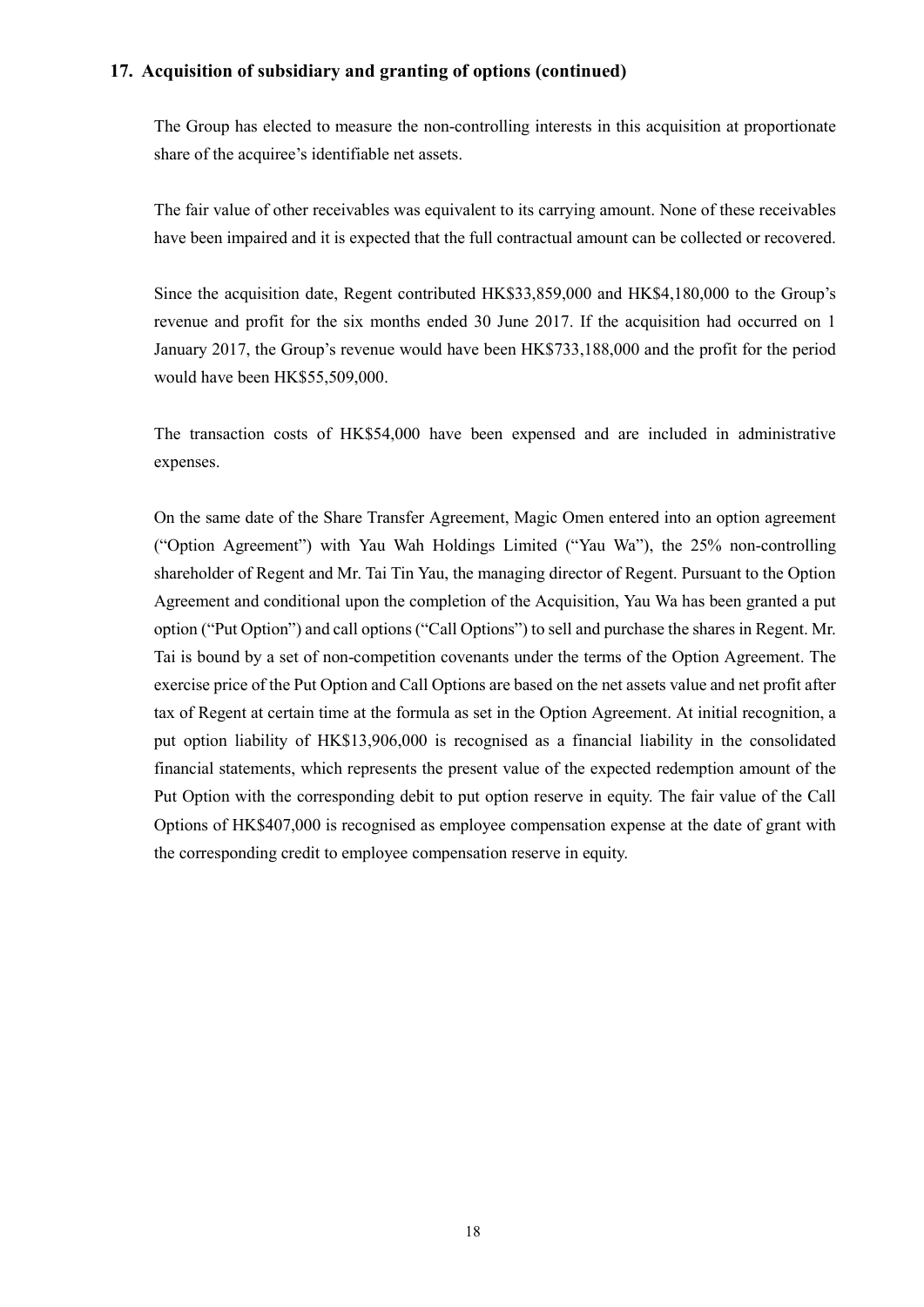### **18. Related party transactions**

#### *Compensation of key management personnel*

The directors of the Company were considered to be key management personnel of the Group. The remuneration of key management personnel is determined by the remuneration committee having regard to the performance of individuals and market trends.

|                              | Six months ended 30 June |                 |  |
|------------------------------|--------------------------|-----------------|--|
|                              | 2017                     | 2016            |  |
|                              | (Unaudited)              | (Unaudited)     |  |
|                              | <b>HK\$'000</b>          | <b>HK\$'000</b> |  |
| Short-term employee benefits | 4,018                    | 3.939           |  |
| Post-employment benefit      | 82                       | 82              |  |
|                              | 4,100                    | 4,021           |  |
|                              |                          |                 |  |

# **19. Contingent liabilities**

As at 30 June 2017, the Group had no significant contingent liabilities (31 December 2016: Nil).

### **20. Fair value measurement**

*(i) Recurring fair value measurements* 

|                                    | At 30 June 2017<br>(unaudited) |                 | At 31 December 2016<br>(audited) |                 |
|------------------------------------|--------------------------------|-----------------|----------------------------------|-----------------|
|                                    |                                |                 |                                  |                 |
|                                    | Level 1                        | <b>Level 2</b>  | Level 1                          | Level 2         |
|                                    | <b>HK\$'000</b>                | <b>HK\$'000</b> | <b>HK\$'000</b>                  | <b>HK\$'000</b> |
| <b>Held for trading</b>            |                                |                 |                                  |                 |
| Forward foreign exchange contracts |                                | (3,515)         |                                  | 5,472           |
| Fair value                         |                                | (3,515)         |                                  | 5,472           |
|                                    |                                |                 |                                  |                 |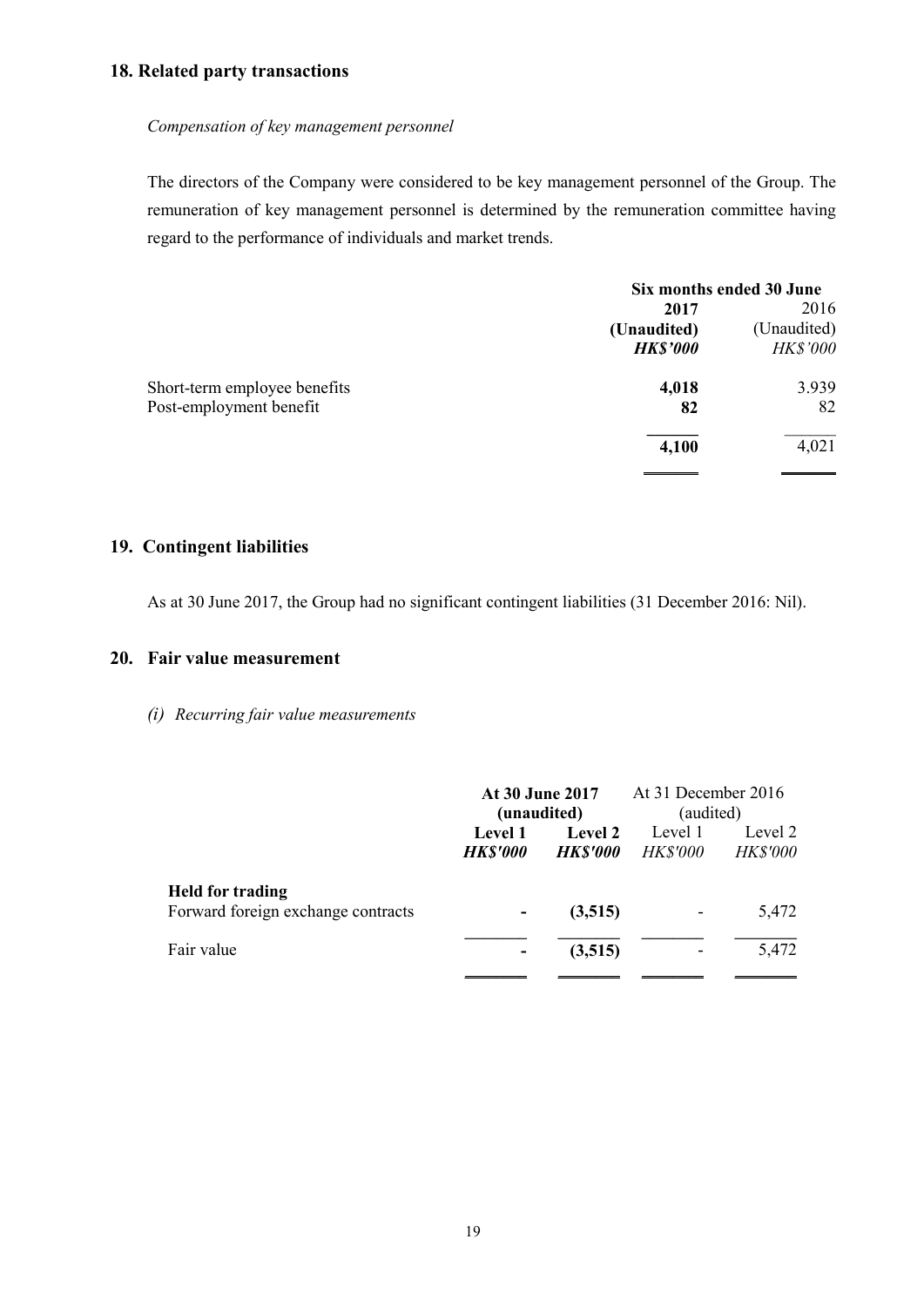## **20. Fair value measurement (Continued)**

*(ii) Fair values of financial instruments carried at other than fair value* 

Trade and other receivables, trade and other payables, bank borrowings, finance lease liabilities and put option liability are carried at cost or amortised cost which are not materially different from their fair values as at 30 June 2017 and 31 December 2016.

*(iii) Measurement of fair values* 

The fair value of forward foreign exchange contracts is measured using the forward exchange market rates at the reporting date.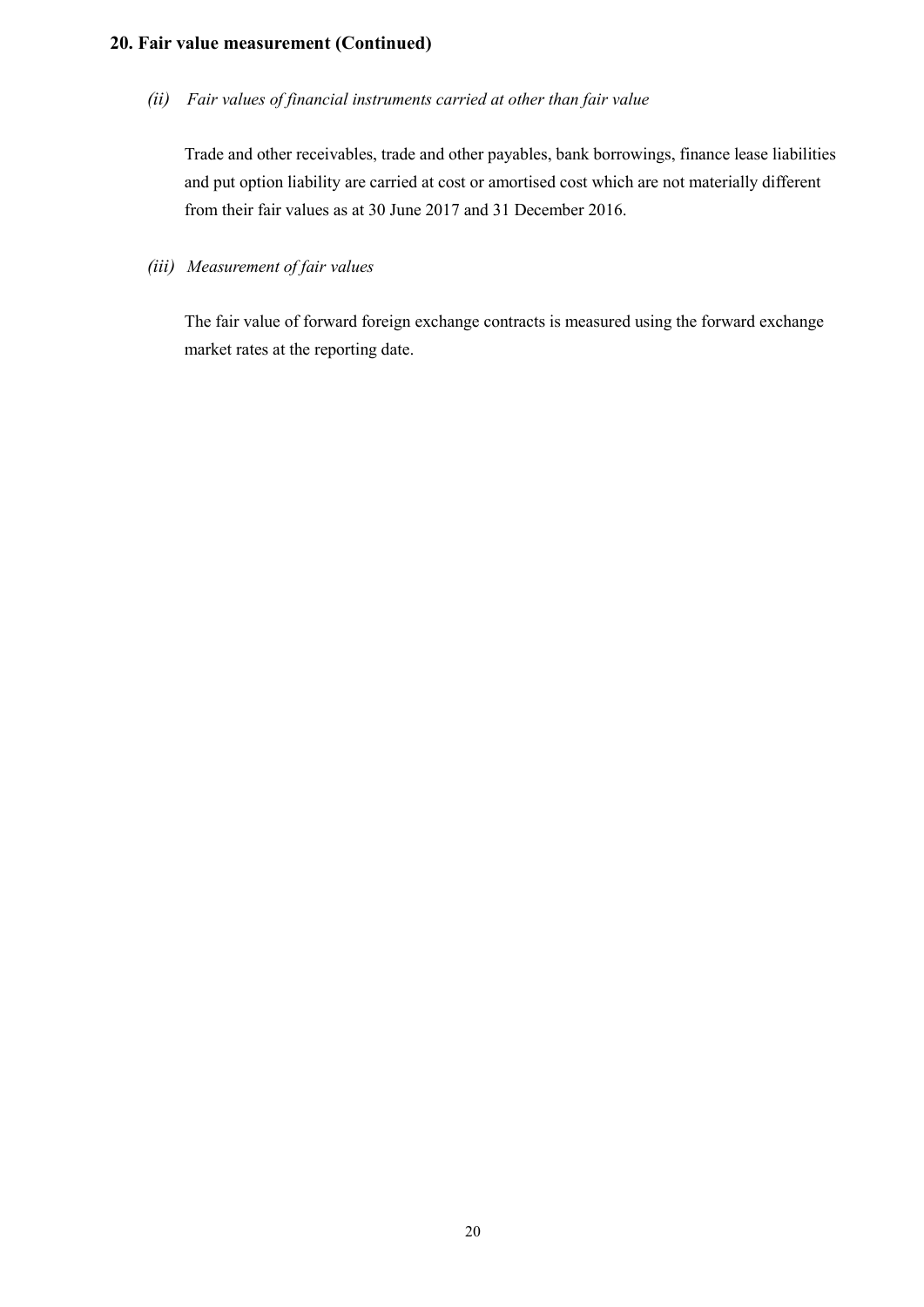# **MANAGEMENT DISCUSSION AND ANALYSIS**

### **BUSINESS REVIEW**

The Group faced unprecedented challenges in the first half of 2017. In addition to margin erosion and continued labour cost increase, for the first time in the past five years, paper price has increased. Price of corrugated paper (for cartons) in the first six months increased by over 60% and coated art paper increased by 25%. In the first quarter of 2017, price of paper sold in China was lower than in Europe by US\$100 per ton. If the current trend continues, the gap in paper price between China & Europe will be negligible and adversely impact the competitive advantage enjoyed by book printers in China. Many of the book printers (including our Group) have absorbed most of the paper price increase to keep the business relationship with strategic customers. For small to medium-sized book printers in China which do not have the financial resources to absorb the cost increases, the day of reckoning can be near.

For the first half of 2017, the sales turnover of the Group suffered a 10.7% decrease versus equivalent period last year. Profit for the period declined by 6.5%. Our three major business units: 1) 1010 Printing, 2) print management group comprising Asia Pacific Offset Limited ("APOL"), Oceanic Graphic Printing ("O.G. Printing"), and the newly acquired Regent Publishing Services ("Regent Publishing"), and 3) non-China based manufacturing units in Singapore and Australia, turned in mixed results.

Margin erosion hit 1010 Printing, our traditional core business particularly hard. On many occasions, we had turned down orders which were not commercially sustainable for us. Consequently, the sales turnover for 1010 Printing in the six months ended 30 June 2017 dropped by 13%. Going forward, 1010 Printing will continue to exercise strict financial discipline to screen out orders which fall below our specified margin threshold. As a result of this strategy, the sales turnover of 1010 Printing will further decline in the near future.

For the print management units, the continued weakness of the South American market cost APOL to suffer a 26% decline in sales in the first half. However, orders have since April picked up and management is cautiously optimistic of the 2017 results. Nonetheless, the future for APOL is daunting, management is diversifying its product offerings and client mix.

Our 75% owned subsidiary, Regent Publishing, which Lion Rock Group acquired on 31 March 2017 got off to a good start and is making meaningful contribution to the Group. Under the management of its founder and 25% shareholder George Tai, Regent Publishing services small to medium-sized publishers in the US market mainly for gift items and stationery products.

The non-China based manufacturing units also had a successful first half. Our wholly owned subsidiary COS Printers ("COS"), which is based in Singapore, enjoyed a two-fold increase in net profit even though sales turnover increased marginally. Full credit to COS management for their effective cost control and improvement in operations efficiencies.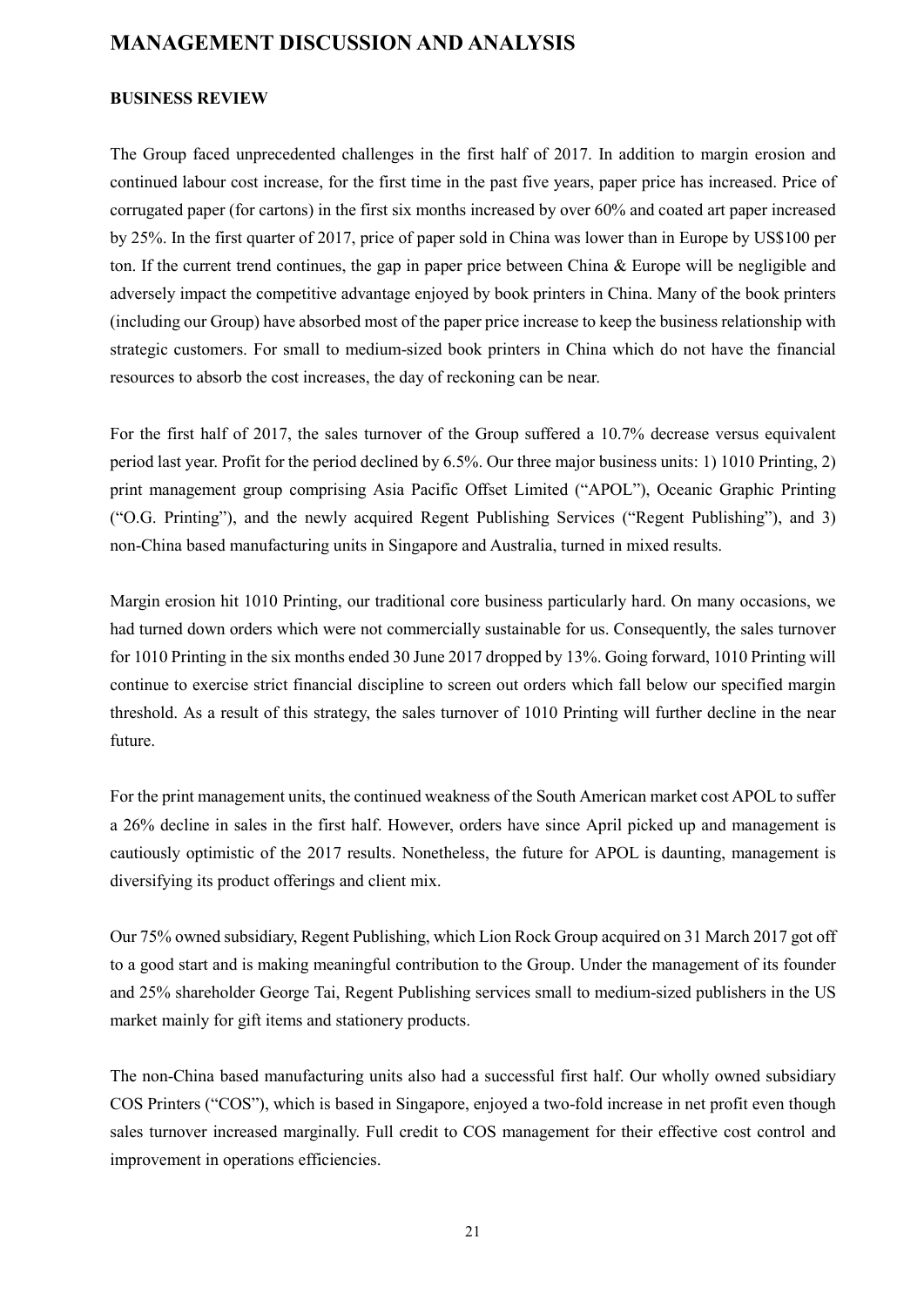On 3 May 2017, Lion Rock increased its shareholding in its Australia listed subsidiary OPUS Group Limited ("OPUS") to 74.7%. OPUS has enjoyed significant savings in procurements, computer systems, and scheduling efficiencies as part of the Lion Rock Group. In December 2016, McPherson's Printing, part of OPUS, was awarded by HarperCollins Publishers a printing contract for all their mono-colour work in Australia.

#### **PROSPECTS**

In May 2017, 1010 Printing Group officially changed its corporate name to Lion Rock Group to address the confusion caused by the duplication of names of the parent company with its subsidiary. Lion Rock is an iconic landmark in Hong Kong and symbolizes the "can-do" spirit which has been the cornerstone of successful Hong Kong enterprises.

Looking ahead, Lion Rock Group will focus on cost and credit control. The American market for trade book has been soft so far. Our view is that with the increase in global interest rate forecast later in the year, small to medium-sized publishers will face credit problems which will have a boomerang effect on the suppliers. We are taking extra caution in monitoring the payment of our customers. The Lion Rock Group has a comfortable cushion of cash, which will enable us to self-finance future acquisitions, should the need arise. The board has decided to return some of the surplus cash to our shareholder by increasing the interim dividend from 2.5 cents to 3.0 cents.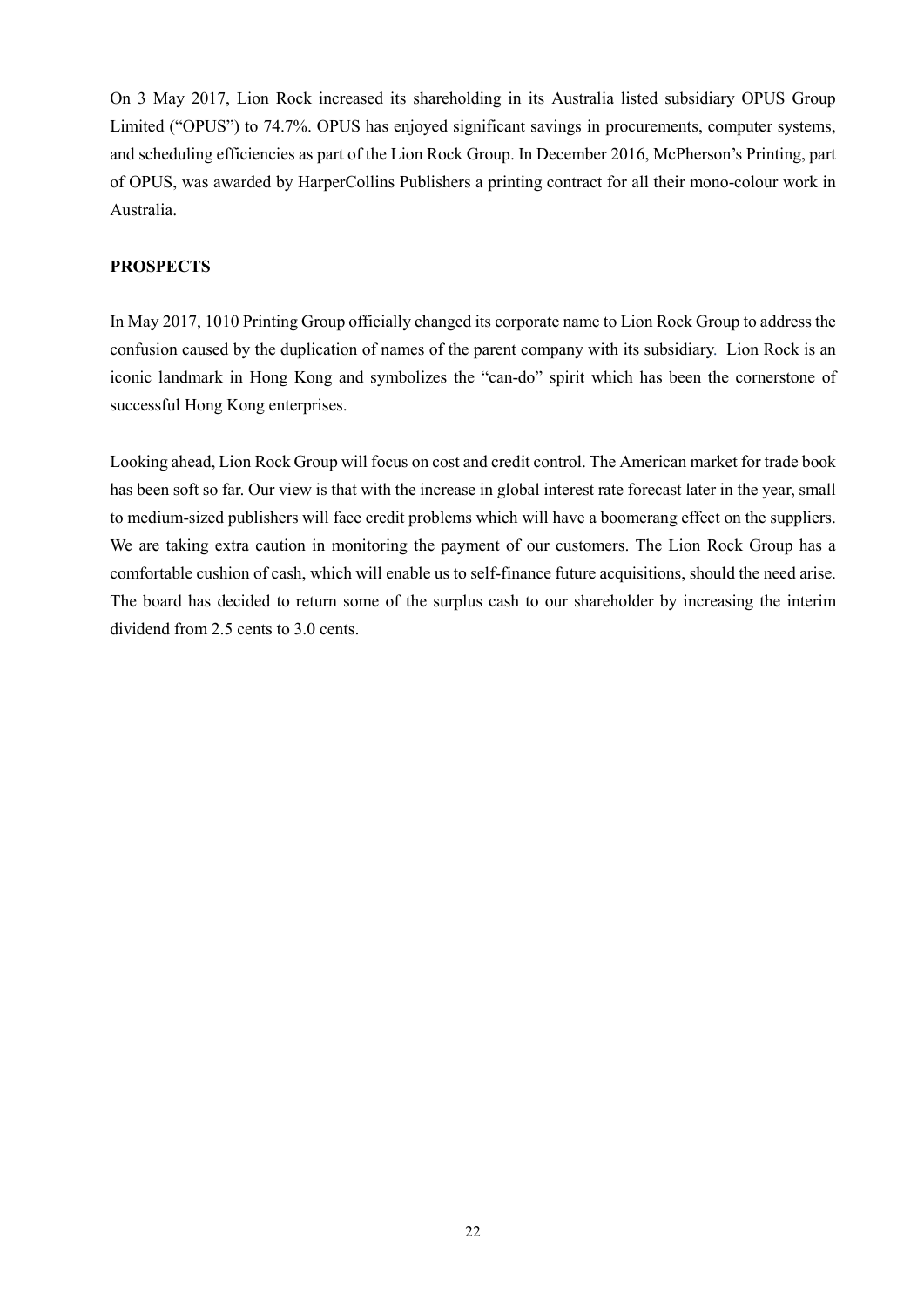#### **FINANCIAL REVIEW**

Turnover for the six months ended 30 June 2017 dropped by 11% to approximately HK\$712.8 million (2016: HK\$798.2 million). The decrease in turnover was a result of: 1) Publishers placed orders in smaller print run and requested competitive pricing; 2) Disposal of outdoor printing business in OPUS Group Limited ("OPUS") and 3) devaluation of EURO and Pound Sterling. The decrease in turnover was mitigated by the sales contribution from Regent Publishing Services Limited, which was acquired in March 2017.

Gross profit margin decreased from 28.4% to 26.6%. The margin erosion was mainly the result of competitive sales pricing and the higher proportion of fixed manufacturing cost despite the decrease in sales volume. The effect of the decrease in margin was partly offset by the lower machine depreciation charge in first half of 2017 compared with same period in 2016. The revisit of useful lives of machineries resulted in accelerated depreciation in 2016.

Other income increased from HK\$17.2 million to HK\$23.1 million was mainly due to 1) increase in exchange gain of HK\$6.1 million ; 2) gain on disposal of property, plant and equipment of HK\$2.2 million. Such increase was partly offset by the decrease in gain on financial assets at fair value through profit or loss for the period.

Selling and distribution costs decreased by 5% to approximately HK\$88.9 million (2016: HK\$93.9 million) with the selling and distribution costs to sales ratio increased from 11.8% to 12.5%. The increase was mainly due to higher staff cost compared with same period in last year.

Administrative expenses decreased from approximately HK\$63.6 million in 2016 to approximately HK\$48.5 million for the first six-month period in 2017. The decrease was due to loss on disposal of property, plant and equipment of HK\$9.9 million incurred in 2016; and the decrease in corporate expenses in OPUS due to decrease in corporate staff cost and the exclusion of overhead expenses upon disposal of outdoor media business in 2016.

Income tax expenses for the period decreased to approximately HK\$15.9 million for the six months ended 30 June 2017 was in line with the decrease in profit.

Profit attributable to owners of the Company amounted to approximately HK\$49.4 million in 2017 (2016: HK\$52.0 million), a 5% drop compared to the same period in last year.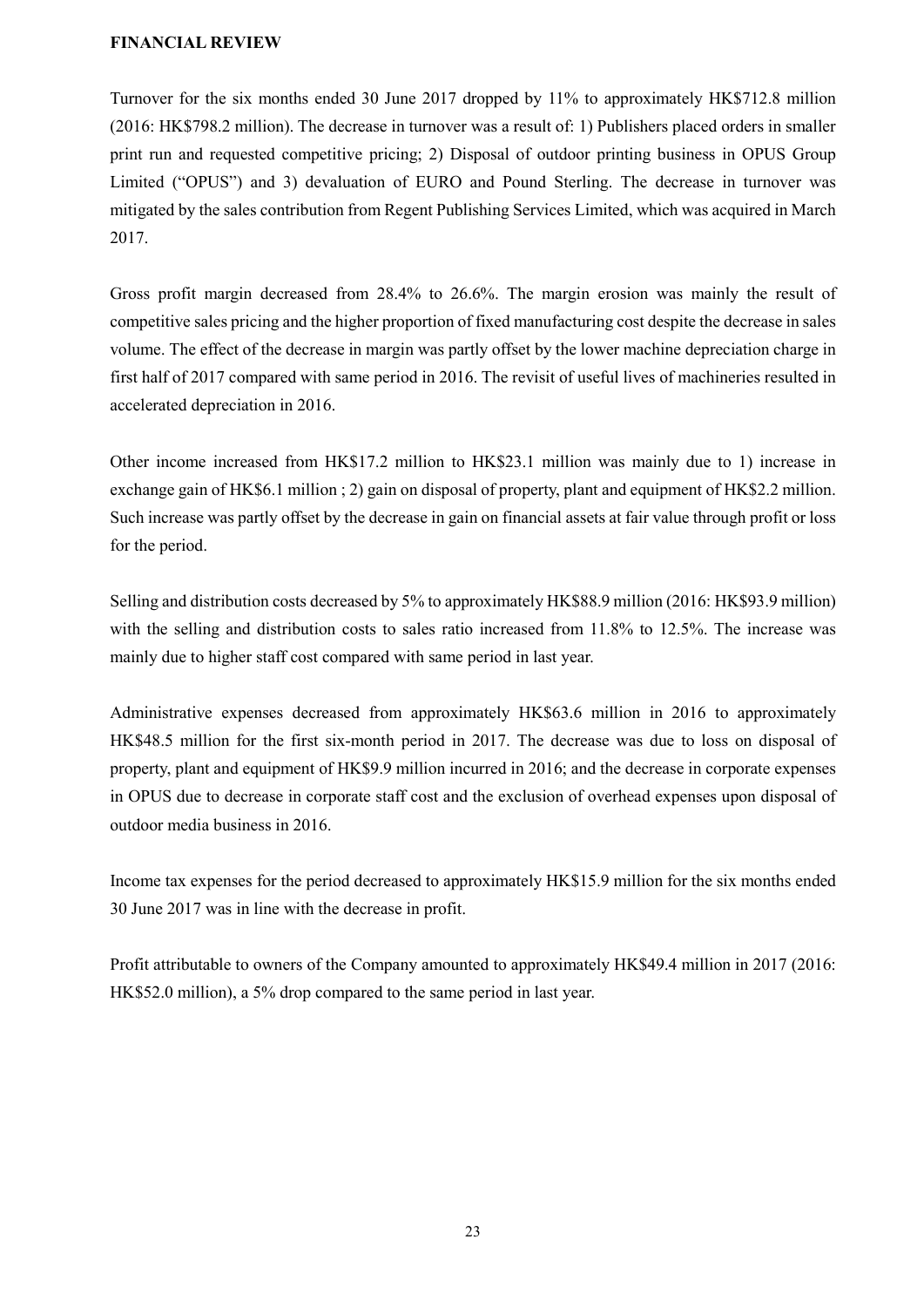## **LIQUIDITY, FINANCIAL RESOURCES AND CAPITAL STRUCTURE**

As at 30 June 2017, the Group had net current assets of approximately HK\$638.5 million (31 December 2016: HK\$633.1 million) of which the cash and bank deposits were approximately HK\$444.3 million (31 December 2016: HK\$461.2 million). The Group's current ratio was approximately 2.7 (31 December 2016: 2.8).

Total bank borrowings and finance lease liabilities were HK\$84.8 million (31 December 2016: HK\$95.4 million). As at 30 June 2017, all bank borrowings were denominated in Hong Kong dollars and finance lease liabilities of HK\$0.1 million and HK\$1.7 million were denominated in US dollars and Australian dollars respectively. All bank borrowings are at floating rates and finance leases are in fixed rates with all borrowings repayable within five years. The Group's gearing ratio as at 30 June 2017 was 8.9% (31 December 2016: 10.1%), which is calculated on the basis of the Group's total interest-bearing debts over the total equity interest.

During the period, the Group had acquired property, plant and equipment at approximately HK\$8.3 million. The purchase was financed by internal resources. As at 30 June 2017, the net book amount of property, plant and equipment included net carrying amount of approximately HK\$1.8 million (31 December 2016 HK\$0.7 million) in respect of assets held under finance lease.

The Group's policy is to regularly monitor its liquidity requirements, its compliance with lending covenants and its relationship with bankers to ensure that it maintains sufficient reserves of cash and adequate committed lines of funding from major financial institutions to meet its liquidity requirements in the short and long term.

### **FOREIGN CURRENCY MANAGEMENT**

The Group's sales were denominated in a mixture of currencies, primarily US dollars, Australian dollars, Euros and Pound Sterling. In addition, the Group's costs and expenses are mainly denominated in US dollars, Australian dollars, Hong Kong dollars and Renminbi. From time to time the Group enters into foreign currency exchange contracts to hedge its currency risk.

# **CAPITAL COMMITMENTS AND CONTINGENT LIABILITY**

As at 30 June 2017, the Group had committed to acquire machinery of approximately HK\$1.2 million. The acquisition will be financed by the Group's internal resources.

The Group had no significant contingent liability as at 30 June 2017.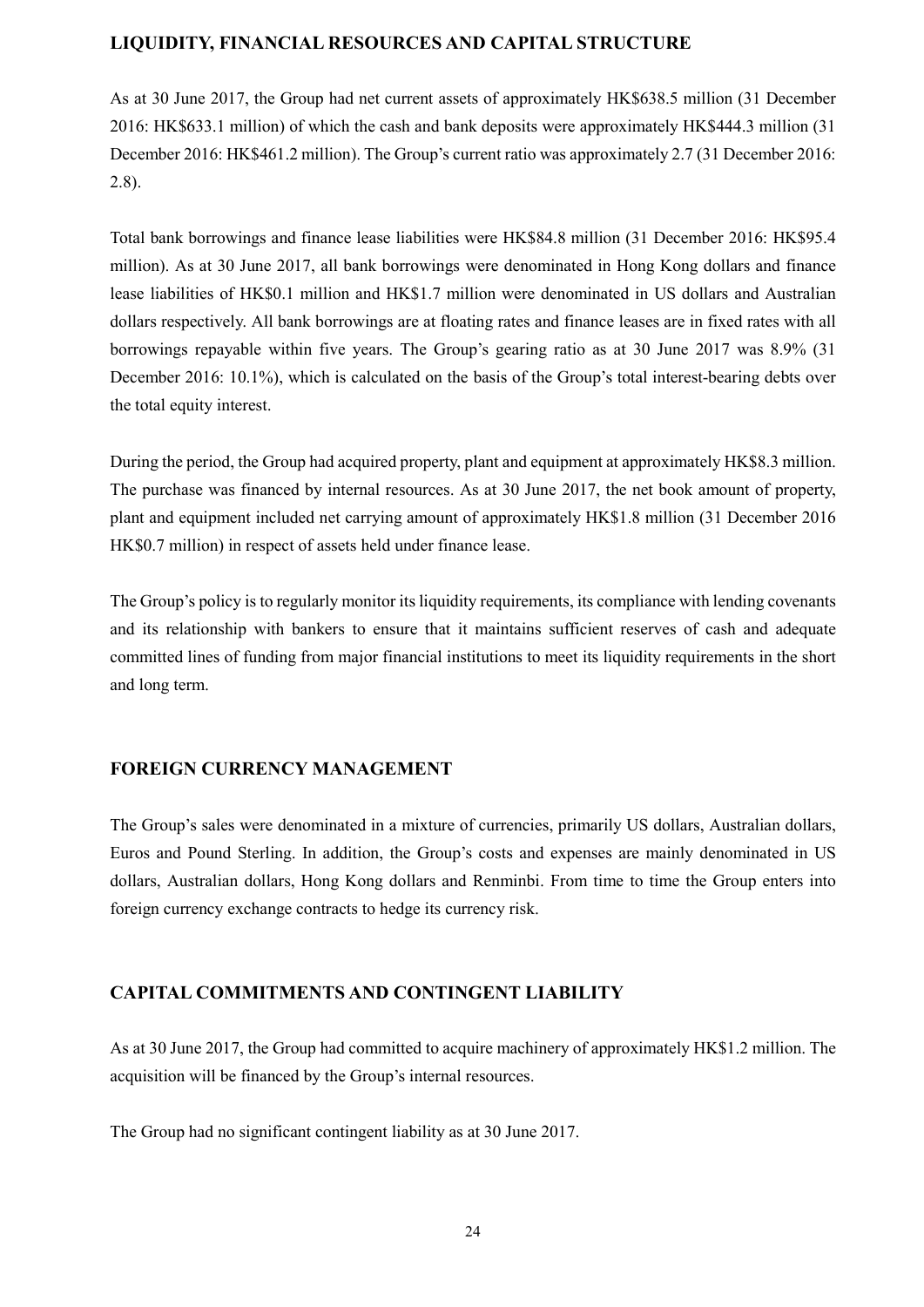# **OTHER DISCLOSURES**

## **DIRECTORS' AND CHIEF EXECUTIVES' INTERESTS IN SECURITIES**

As at 30 June 2017, the interests and short positions of the directors and chief executive of the Company in the shares, underlying shares or debentures of the Company or any of its associated corporations (within the meaning of Part XV of the Securities and Futures Ordinance (the "SFO")) as recorded in the register required to be kept under Section 352 of the SFO or otherwise notified to the Company and the Stock Exchange pursuant to the Model Code for Securities Transactions by Directors of Listed Issuers in Appendix 10 of the Listing Rules (the "Model Code"), were as follows:

| Name of Directors         | Personal<br>Interests<br>(Shares) | Family<br>Interests<br>(Shares) | Corporate<br><b>Interests</b><br>(Shares) | Total<br>Interests<br>(Shares) | Percentage to the<br>issued share<br>capital of the<br>Company<br>(%) |
|---------------------------|-----------------------------------|---------------------------------|-------------------------------------------|--------------------------------|-----------------------------------------------------------------------|
| Mr. Lau Chuk Kin (Note 1) | 50,371,906                        | Nil                             | 266, 432, 717                             | 316,804,623                    | 41.14                                                                 |
| Ms. Lam Mei Lan           | 16,568,688                        | Nil                             | Nil                                       | 16,568,688                     | 2.15                                                                  |
| Mr. Lam Wing Yip          | 1,060,048                         | Nil                             | Nil                                       | 1,060,048                      | 0.14                                                                  |
| Mr. Guo Junsheng (Note 2) | Nil                               | Nil                             | 30,299,804                                | 30,299,804                     | 3.94                                                                  |

## *Long Position in the shares of the Company*

Note 1: Of 266,432,717 shares, 258,135,326 shares and 8,297,391 shares are beneficially owned by City Apex Limited and ER2 Holdings Limited ("ER2 Holdings") respectively. As at 30 June 2017, ER2 Holdings was the ultimate holding company of City Apex Limited. Mr. Lau Chuk Kin owned 67% of the issued share capital of ER2 Holdings and accordingly, Mr. Lau is deemed to be interested in the said shares pursuant to Part XV of the Securities and Futures Ordinance.

Note 2: The shares are beneficially owned by Dragon Might Global Limited ("Dragon Might"). As at 30 June 2017, Dragon Might is 100% directly owned by Mr. Guo Junsheng and therefore Mr. Guo is deemed to be interested in the said shares.

Saved as disclosed above, as at 30 June 2017, to the knowledge of the Company, none of the directors or chief executive of the Company and their respective associates had or was deemed to have any interests or short positions in the shares, underlying shares or debentures of the Company or its associated corporations (within the meaning of Part XV of the SFO) as recorded in the register required to be maintained under section 352 of Part XV of the SFO or as otherwise notified to the Company and the Stock Exchange pursuant to the Model Code.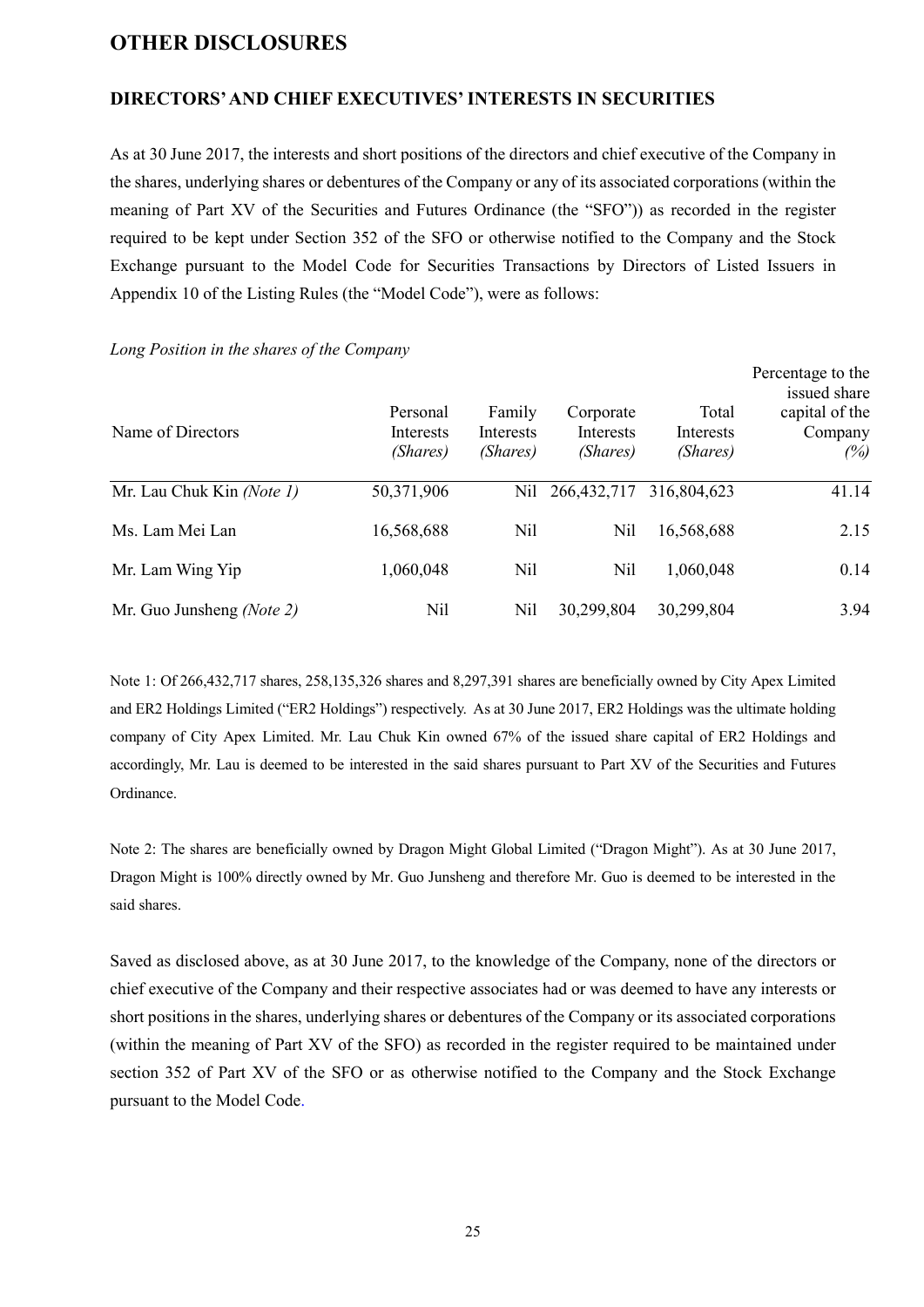#### **SUBSTANTIAL SHAREHOLDERS**

As at 30 June 2017, the following persons, other than a director or chief executive of the Company, had interests or short positions in the shares or underlying shares of the Company, being 5% or more in the issued share capital of the Company as recorded in the register required to be kept by the Company under Section 336 of the SFO:

|                                              | Nature of interest              |                                                      |                                | Percentage to<br>the issued<br>share capital of<br>the Company |
|----------------------------------------------|---------------------------------|------------------------------------------------------|--------------------------------|----------------------------------------------------------------|
| Name of shareholder                          | Beneficial<br>Owner<br>(Shares) | Interest in<br>controlled<br>corporation<br>(Shares) | Total<br>Interests<br>(Shares) | (%)                                                            |
| ER2 Holdings Limited (Note 1)                | 8,297,391                       | 258, 135, 326                                        | 266, 432, 717                  | 34.60                                                          |
| City Apex Limited (Note 1)                   | 258,135,326                     | Nil                                                  | 258, 135, 326                  | 33.52                                                          |
| Mr. Webb David Michael (Note 2)              | 19,975,168                      | 41,665,808                                           | 61,640,976                     | 8.00                                                           |
| Mr. Chang Mun Kee (Note 3)                   | Nil                             | 54,112,030                                           | 54,112,030                     | 7.03                                                           |
| JcbNext Berhad (Note 3)                      | 54,112,030                      | Nil                                                  | 54,112,030                     | 7.03                                                           |
| Preferable Situation Assets Limited (Note 2) | 41,665,808                      | Nil                                                  | 41,665,808                     | 5.41                                                           |

Note 1: 258,135,326 shares and 8,297,391 shares are beneficially owned by City Apex Limited and ER2 Holdings respectively. ER2 Holdings was the ultimate holding company of City Apex Limited. Mr. Lau Chuk Kin owned 67% of the issued share capital of ER2 Holdings and accordingly, Mr. Lau is deemed to be interested in the said shares pursuant to Part XV of the Securities and Futures Ordinance.

Note 2: Of 61,640,976 shares, 41,665,808 shares are beneficially owned by Preferable Situation Assets Limited. According to the record kept by the Company, as at 30 June 2017, Preferable Situation Assets Limited is 100% directly owned by Mr. Webb David Michael and therefore Mr. Webb is deemed to be interested in the said shares held by Preferable Situation Assets Limited.

Note 3: According to the record kept by the Company, Mr. Chang Mun Kee is interested in 45.49% of the shares in JcbNext Berhad. Therefore, Mr. Chang is deemed to be interested in the said shares held by Jcbnext Berhad.

Save as disclosed above, as at 30 June 2017, the Company had not been notified of any other person (other than a director or chief executive of the Company) who had an interest or short position in the shares, underlying shares or debentures of the Company and was required to be recorded in the register required to be kept by the Company under Section 336 of the SFO.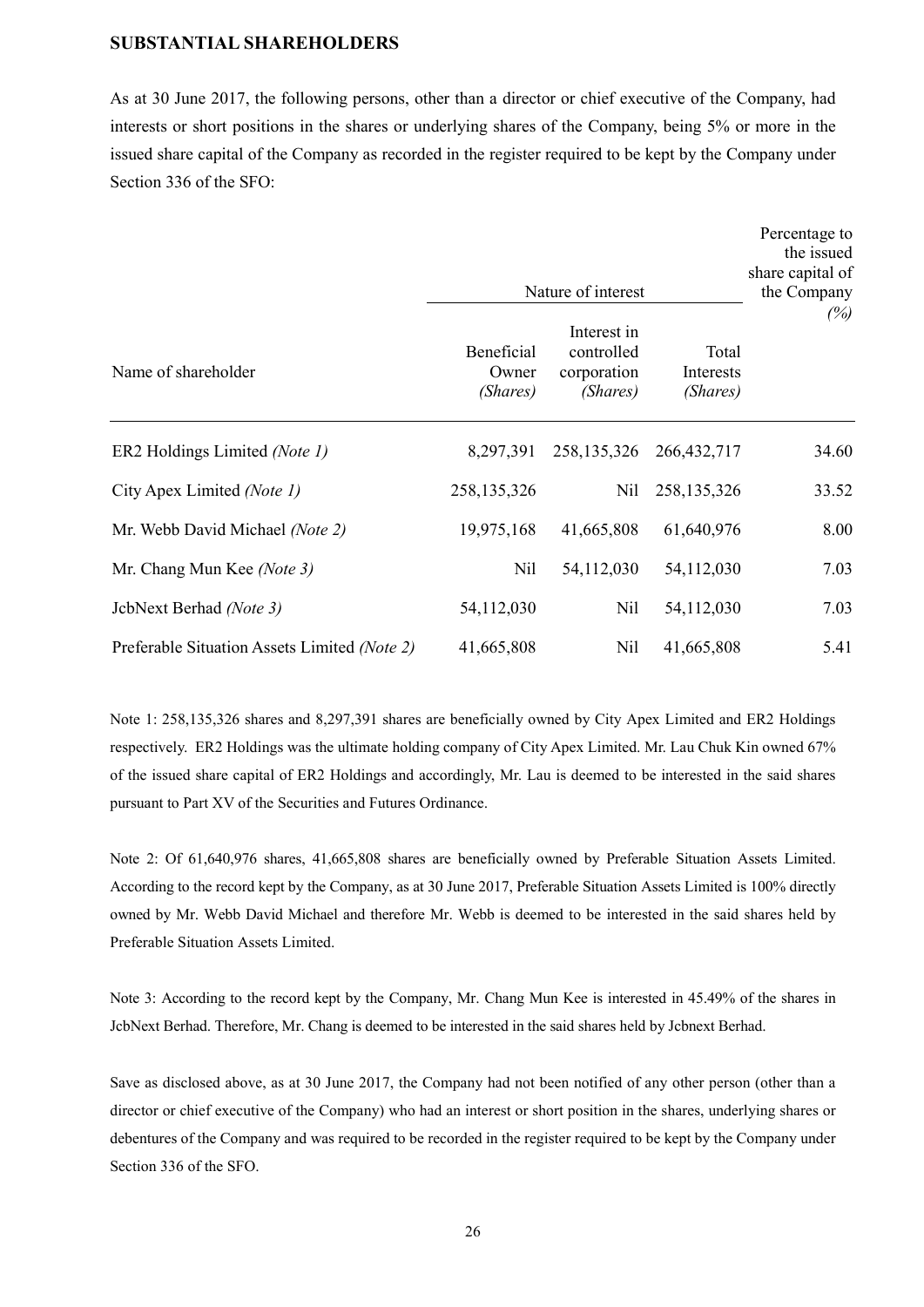#### **SHARE AWARD SCHEME**

A share award scheme (the "1010 Share Award Scheme") was adopted by the Company on 30 December 2013. The purpose of the 1010 Share Award Scheme is to recognize and motivate the contribution of participants and to incentivize them to further the operation and development of the Group and to attract suitable personnel for the Group. A trust has been set up and fully funded by the Company for the purpose of purchasing, administrating and holding the Company's shares for the 1010 Share Award Scheme. The total number of shares which may be granted to the selected participant under the 1010 Share Award Scheme shall not exceed 10% of the total issued share capital (i.e. 77,000,000 shares) of the Company as at the adoption date. The maximum number of shares which may be awarded to a selected participant under the scheme shall not exceed 1% of the issued share capital (i.e. 7,700,000 shares) of the Company as at the adoption date. The 1010 Share Award Scheme shall be valid and effective for a term of ten years commencing from the adoption date.

During the six months period ended 30 June 2017, no share award was granted and no shares were purchased under the 1010 Share Award Scheme. At 30 June 2017, the Company had no awarded shares outstanding under the 1010 Share Award Scheme.

#### **SHARE OPTION SCHEME**

A share option scheme (the "1010 Share Option Scheme") was adopted by the Group, pursuant to its resolution passed on 22 April 2013 and effective for a period of ten years commencing from the adoption date. During the period, there was no share option issued under the 1010 Share Option Scheme. At 30 June 2017, the Company had 70,000,000 share options available for issue under the 1010 Share Option Scheme, which represented approximately 9.1% of the Company's shares in issue at that date.

#### **PURCHASE, SALE OR REDEMPTION OF SHARES**

During the six months ended 30 June 2017, neither the Company nor any of its subsidiaries has purchased, sold or redeemed any of the Company's listed securities.

#### **CODE O N CORPORATE GOVERNANCE PRACTICES**

In the opinion of the Board, the Company has complied with the code provisions set out in the Corporate Governance Code and Corporate Governance Report (the "Code Provision") contained in Appendix 14 of the Listing Rules throughout the six months period ended 30 June 2017.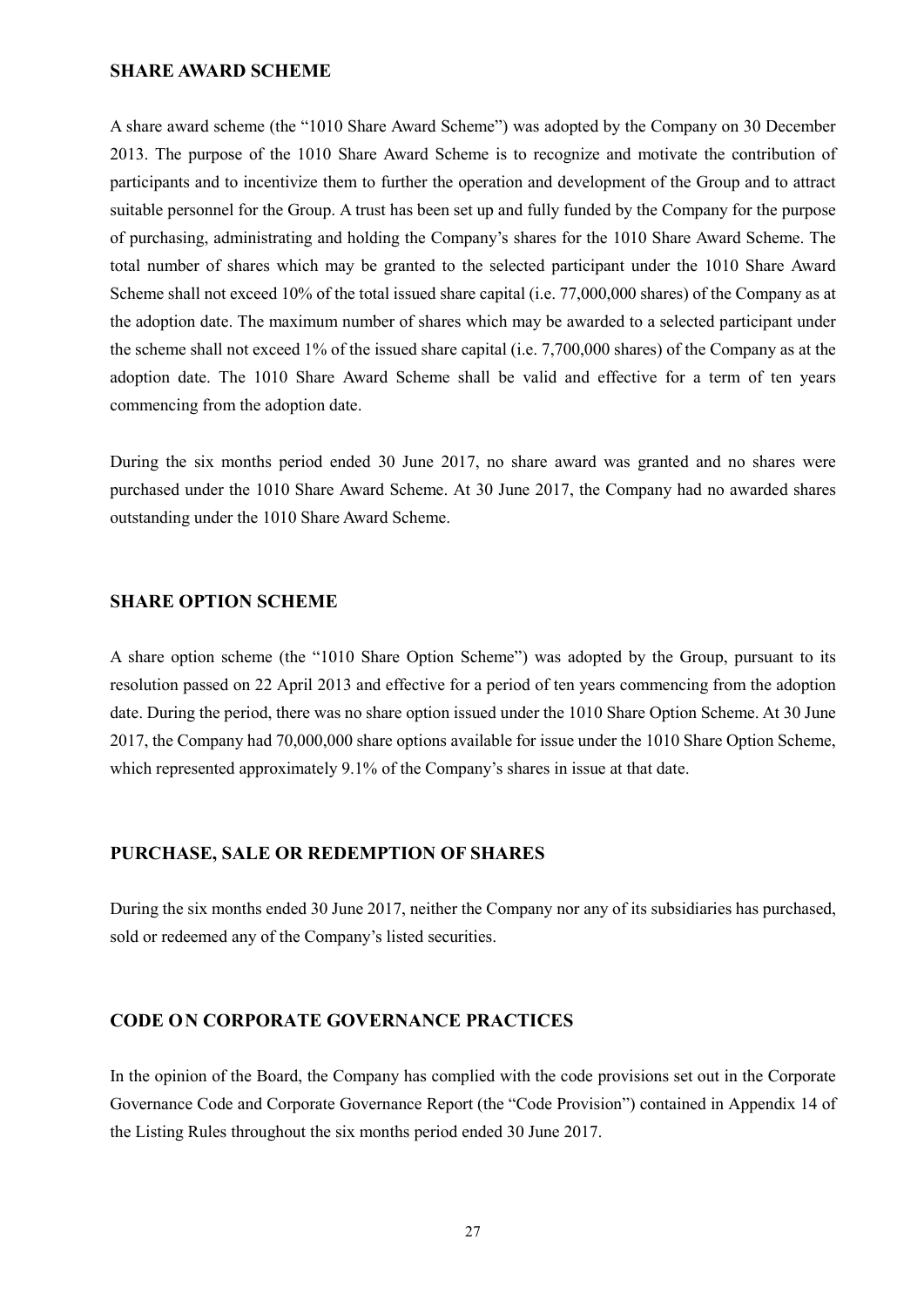# **MODEL CODE FOR SECURITIES TRANSACTIONS**

The Company has adopted the Model Code as its own code of conduct regarding directors' securities transactions. Having made specific enquiry to all the Directors, the Company was not aware of any non-compliance with the required standard set out in the Model Code regarding securities transactions by the directors throughout the six months ended 30 June 2017.

#### **EMPLOYEES AND EMOLUMENT POLICY**

As at 30 June 2017, the Group had around 1,336 full-time employees (30 June 2016: 1,527). The pay scale of the Group's employees is maintained at a competitive level and employees are rewarded on a performance-related basis within the general framework of the Group's salary and bonus system. Other employee benefits include share award, provident fund, insurance and medical cover.

#### **INTERIM DIVIDEND AND CLOSURE OF REGISTER OF MEMBERS**

The Board has resolved to recommend the payment of an interim dividend of HK\$0.030 (2016: HK\$0.025) per ordinary share for the six months ended 30 June 2017 to shareholders whose names appear on the register of holders of ordinary shares of the Company as at the close of business on 11 September 2017. The register of shareholders will be closed on 11 September 2017, during which period no transfer of shares will be registered. To qualify for the interim dividend, all transfer documents accompanied by the relevant share certificates must be lodged with the Company's branch share registrars in Hong Kong, Computershare Hong Kong Investor Services Limited whose share registration public offices are located at Shops 1712-1716, 17th Floor, Hopewell Centre, 183 Queen's Road East, Wan Chai, Hong Kong for registration not later than 4:30 p.m. on 8 September 2017. The dividend is expected to be paid on 25 September 2017.

#### **AUDIT COMMITTEE**

The audit committee has three members comprising the three independent non-executive directors, namely, Dr. Ng Lai Man, Carmen, Mr. Yeung Ka Sing and Mr. Tsui King Chung, David, with terms of reference in compliance with the Listing Rules. The audit committee review the Group's financial reporting, internal controls and make relevant recommendations to the Board.

The audit committee had met with the management to review the Company's interim report for the six months ended 30 June 2017 and had the opinion that such report was compiled with the applicable accounting standards and adequate disclosures had been made.